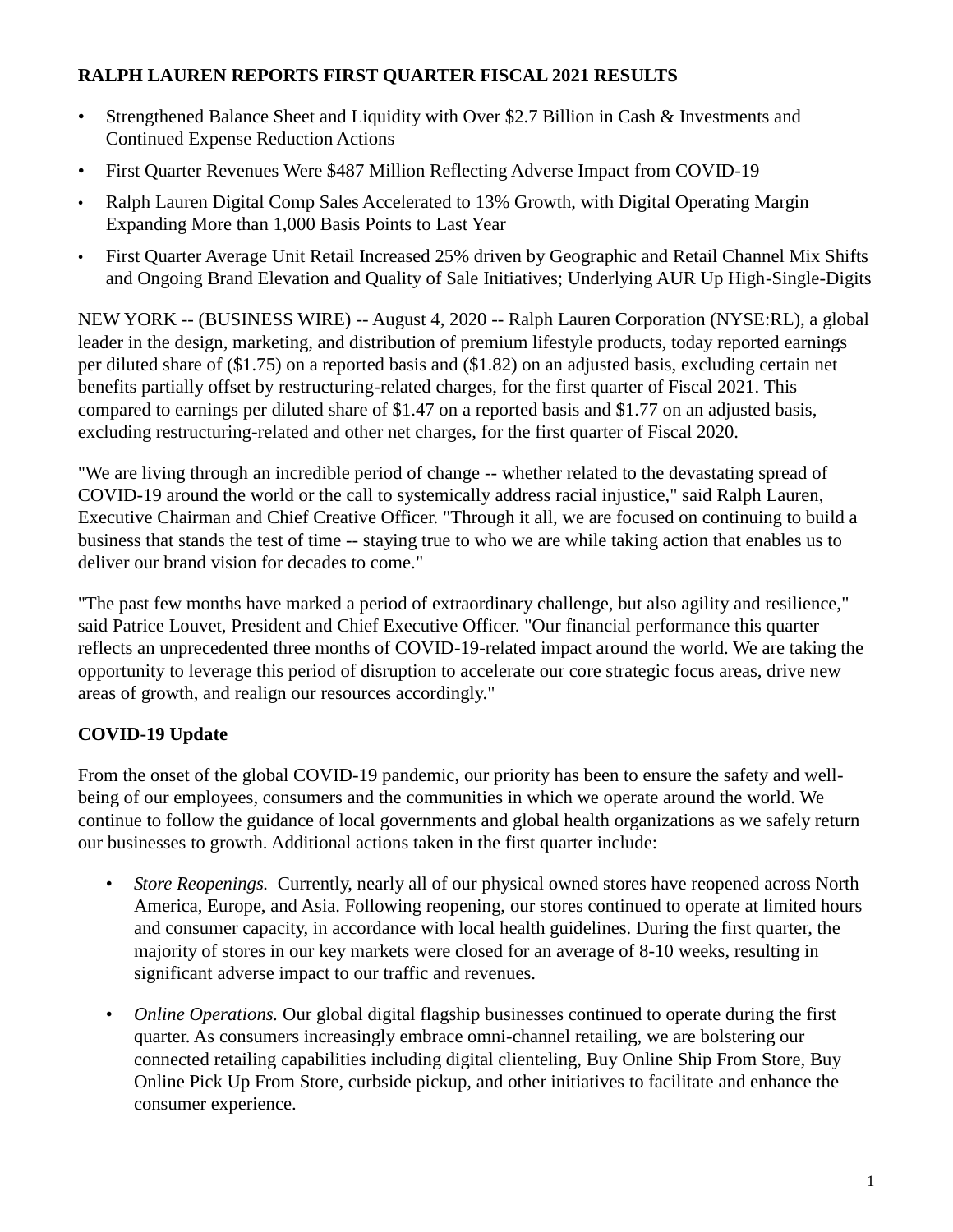- *New Health and Safety Protocols.* We continue to take careful precautions across all of our facilities, including stringent health and safety protocols in our stores, offices, and distribution centers to protect both our employees and consumers.
- *Cost-Reducing Actions.* Key cost reduction actions taken in the first quarter included: reductions in executive compensation and temporary employee furloughs; negotiated rent abatements and lower variable rent expense due to COVID-19-related closures; and reduced corporate and selling expenses. Our Board of Directors also agreed to forgo their quarterly cash compensation for the first quarter of Fiscal 2021.
- *Balance Sheet and New Debt Issuance.* In addition to a robust balance sheet going into the pandemic, we have taken further preemptive actions to preserve cash and strengthen liquidity while navigating the evolving global pandemic. On June 3, 2020, we completed the issuance of \$500 million of 1.700% 2-year notes and \$750 million of 2.950% 10-year notes. A portion of the net proceeds were used to pay down the \$475 million outstanding on our Global Credit Facility, and we plan to use the remainder for general corporate purposes, including the repayment of \$300 million of 2.625% 5-year notes due August 18, 2020.

## **Key Achievements in First Quarter Fiscal 2021**

As we continued to navigate the evolving global pandemic, we delivered the following highlights across our strategic priorities in the first quarter of Fiscal 2021:

- **Win Over a New Generation of Consumers**
	- Drove strong consumer engagement and conversion through campaigns including our signature Pride campaign and capsule, RL @ Home program, exclusive capsules with Zalando and Asos, and our "Polo Shirt: Design For Good" competition on the Polo app
	- Our teams pivoted marketing investments away from in-store activations and major sporting events and toward values-based, digital brand-building activities during store closures. More selective marketing through the pandemic and timing shifts drove our first quarter marketing spend down 34% to last year
- **Energize Core Products and Accelerate Under-Developed Categories**
	- Continued to drive AUR and brand elevation journey across every region, despite significant revenue headwinds resulting from the pandemic. Excluding COVID-related shifts, underlying AUR grew high-single digits with double-digit growth in North America and Europe
	- As stores reopen, our consumers are progressively shifting back to our core pre-COVID-19 categories. Home and Loungewear are also emerging as high potential, underdeveloped lifestyle categories
- **Drive Targeted Expansion in Our Regions and Channels** 
	- Performance improved sequentially by month across all regions throughout the quarter, led by digital commerce comp growth of 13% in the first quarter
	- Chinese mainland sales increased mid-teens to last year in constant currency, on track to return to pre-pandemic growth levels in the second quarter of Fiscal 2021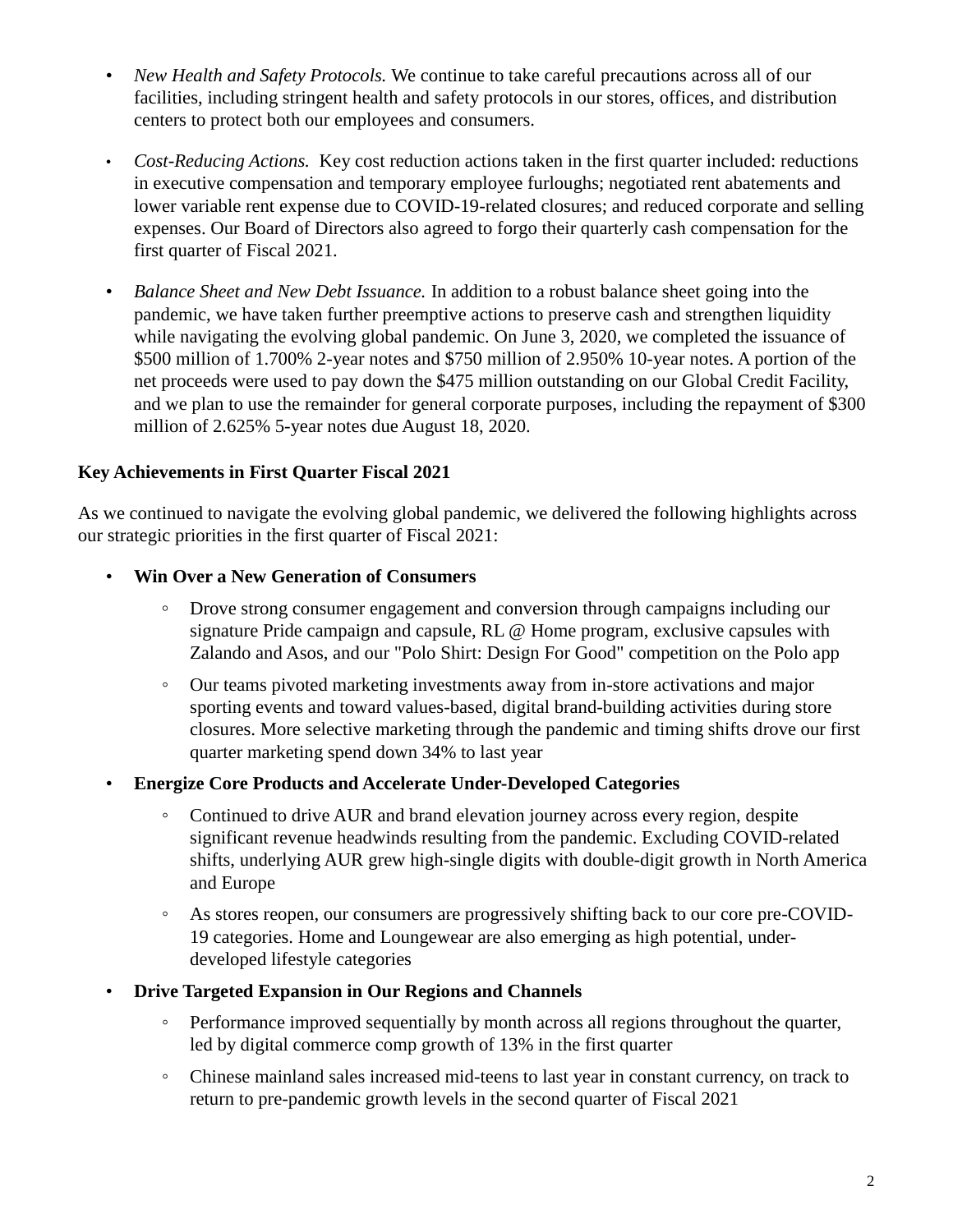## • **Lead With Digital**

- Strong digital momentum in the first quarter, with positive comps in our owned Ralph Lauren digital sites across all three regions. Global reported sell-out performance in our wholesale digital businesses was also up strongly to last year
- Enhanced our connected retailing capabilities and digital offerings with the launch of Buy Online Pick Up in Store and curbside pickup in North America, digital clienteling and expansion of Buy Online Ship from Store globally

## • **Operate With Discipline to Fuel Growth**

- Adjusted operating expenses declined 30% to last year, primarily driven by savings from employee furloughs, lower rent and reduced corporate and selling expenses
- Inventories declined 22% at the end of the quarter, reflecting double-digit declines across all geographies to ensure healthy inventory positions across channels
- Improved cash conversion cycle to last year through a combination of lower accounts receivable and extended days payable, despite challenging global retail conditions

## **First Quarter Fiscal 2021 Income Statement Review**

*Net Revenue.* In the first quarter of Fiscal 2021, revenue decreased by 66% to \$487 million on a reported basis and was down 65% in constant currency, with declines across all regions due to COVID-19 business disruptions. Foreign currency negatively impacted revenue growth by approximately 100 basis points in the first quarter.

Revenue performance for the Company's reportable segments in the first quarter compared to the prior year period was as follows:

- *North America Revenue.* North America revenue in the first quarter decreased 77% to \$165 million. In retail, comparable store sales in North America were down 64%, driven by a 77% decrease in brick and mortar stores and a 3% increase in digital commerce. North America wholesale revenue decreased 93%.
- *Europe Revenue.* Europe revenue in the first quarter decreased 67% to \$121 million on a reported basis and decreased 64% in constant currency. In retail, comparable store sales in Europe were down 62%, with a 75% decrease in brick and mortar stores partly offset by a 44% increase in digital commerce. Europe wholesale revenue decreased 71% on a reported basis and decreased 68% in constant currency.
- *Asia Revenue.* Asia revenue in the first quarter decreased 34% to \$172 million on a reported basis and decreased 32% in constant currency basis. Comparable store sales in Asia decreased 33%, with a 35% decline in our brick and mortar stores partly offset by a 68% increase in digital commerce.

*Gross Profit.* Gross profit for the first quarter of Fiscal 2021 was \$349 million and gross margin was 71.5%. Adjusted gross margin was 71.8%, 730 basis points above the prior year on a reported basis and up 880 basis points in constant currency. Gross margin expansion was primarily driven by favorable geographic and channel mix shifts due to COVID-19 as well as AUR improvements across all regions.

*Operating Expenses.* Operating expenses in the first quarter of Fiscal 2021 were \$517 million on a reported basis. On an adjusted basis, operating expenses were \$524 million, down 30% to last year,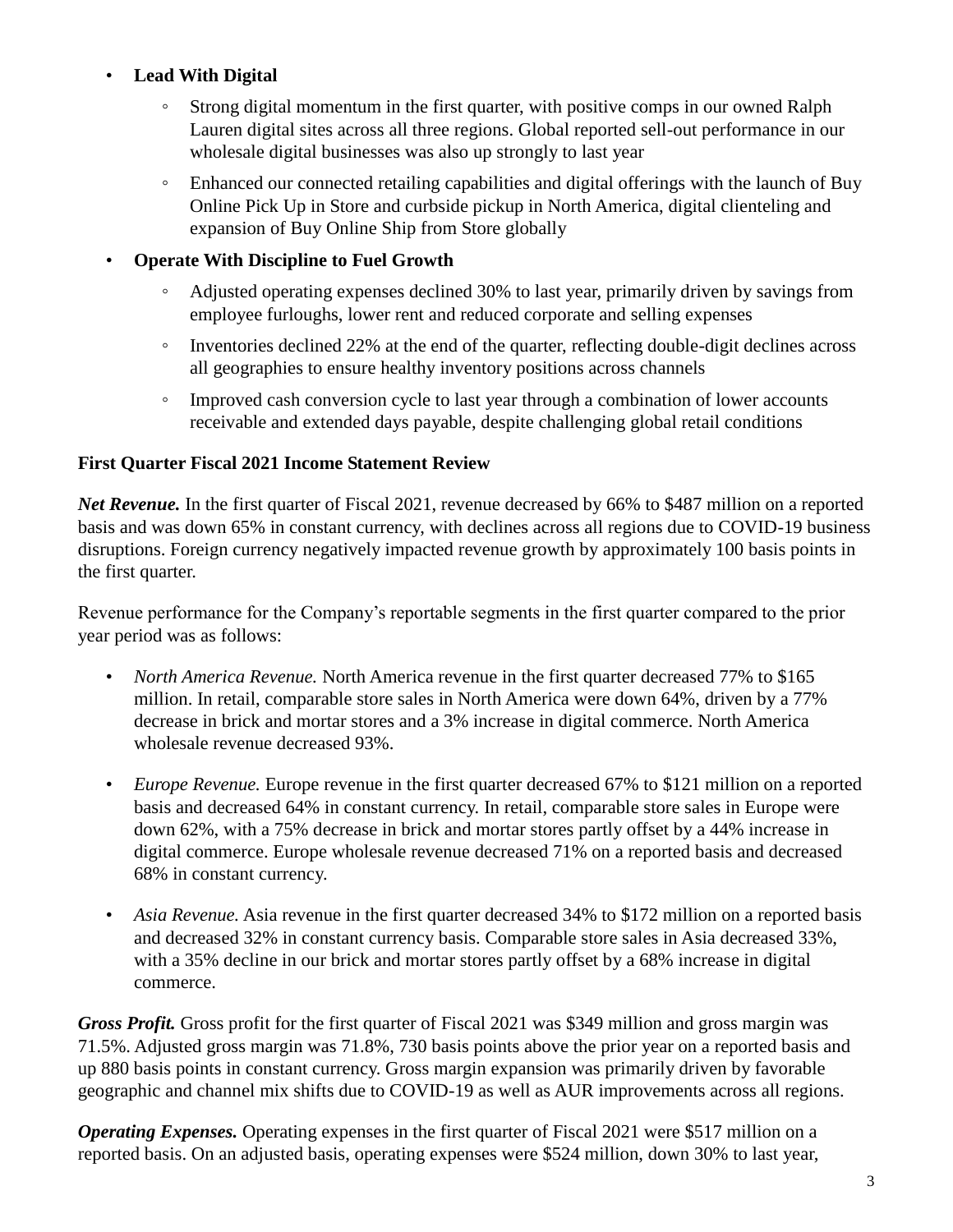primarily driven by savings from employee furloughs and rent relief, as well as reduced corporate and selling expenses. Adjusted operating expense rate was 107.5%, compared to 52.3% in the prior year period.

*Operating Income (Loss).* Operating loss for the first quarter of Fiscal 2021 was \$168 million and operating margin was (34.5%) on a reported basis. Adjusted operating loss was \$174 million and operating margin was (35.7%), compared to 12.2% in the first quarter of Fiscal 2020.

- *North America Operating Loss.* North America operating loss in the first quarter was \$25 million on a reported basis and \$40 million on an adjusted basis. Adjusted North America operating margin was (24.3%), compared to 20.9% for the first fiscal quarter of Fiscal 2020.
- *Europe Operating Loss.* Europe operating loss in the first quarter was \$17 million on a reported basis and \$18 million on an adjusted basis. Adjusted Europe operating margin was (14.8%), compared to 22.0% for the first quarter of Fiscal 2020. Foreign currency negatively impacted adjusted operating margin rate by 910 basis points in the first quarter.
- *Asia Operating Income.* Asia operating income in the first quarter was \$10 million on a reported basis and \$13 million on an adjusted basis. Adjusted Asia operating margin was 7.4%, compared to 18.8% for the first quarter of Fiscal 2020. Foreign currency negatively impacted adjusted operating margin rate by 120 basis points in the first quarter.

*Net Income (Loss) and EPS.* Net loss in the first quarter of Fiscal 2021 was \$128 million, or (\$1.75) per diluted share on a reported basis. On an adjusted basis, net loss was \$133 million, or (\$1.82) per diluted share. This compared to net income of \$117 million, or \$1.47 per diluted share on a reported basis, and net income of \$142 million, or \$1.77 per diluted share on an adjusted basis, for the first quarter of Fiscal 2020.

In the first quarter of Fiscal 2021, the Company had an effective tax rate of approximately 26% on both a reported and an adjusted basis, resulting in an income benefit. This compared to an effective tax rate of approximately 20% on a reported basis and 21% on an adjusted basis in the prior year period, resulting in an income tax provision.

## **Balance Sheet and Cash Flow Review**

The Company ended the first quarter of Fiscal 2021 with \$2.7 billion in cash and investments and \$1.9 billion in total debt, compared to \$2.0 billion and \$692 million, respectively, at the end of the first quarter of Fiscal 2020.

Inventory at the end of the first quarter of Fiscal 2021 was \$773 million, down 22% compared to the prior year period.

## **Full Year Fiscal 2021 and Second Quarter Outlook**

Due to the ongoing high level of uncertainty and evolving situation surrounding COVID-19, we continue to suspend all future guidance.

We continue to expect our financial results for both the second quarter and full year Fiscal 2021 to be significantly adversely impacted by the pandemic and prolonged demand recovery. Though the timing and path of recovery in each market presents many uncertainties, including the potential for second waves of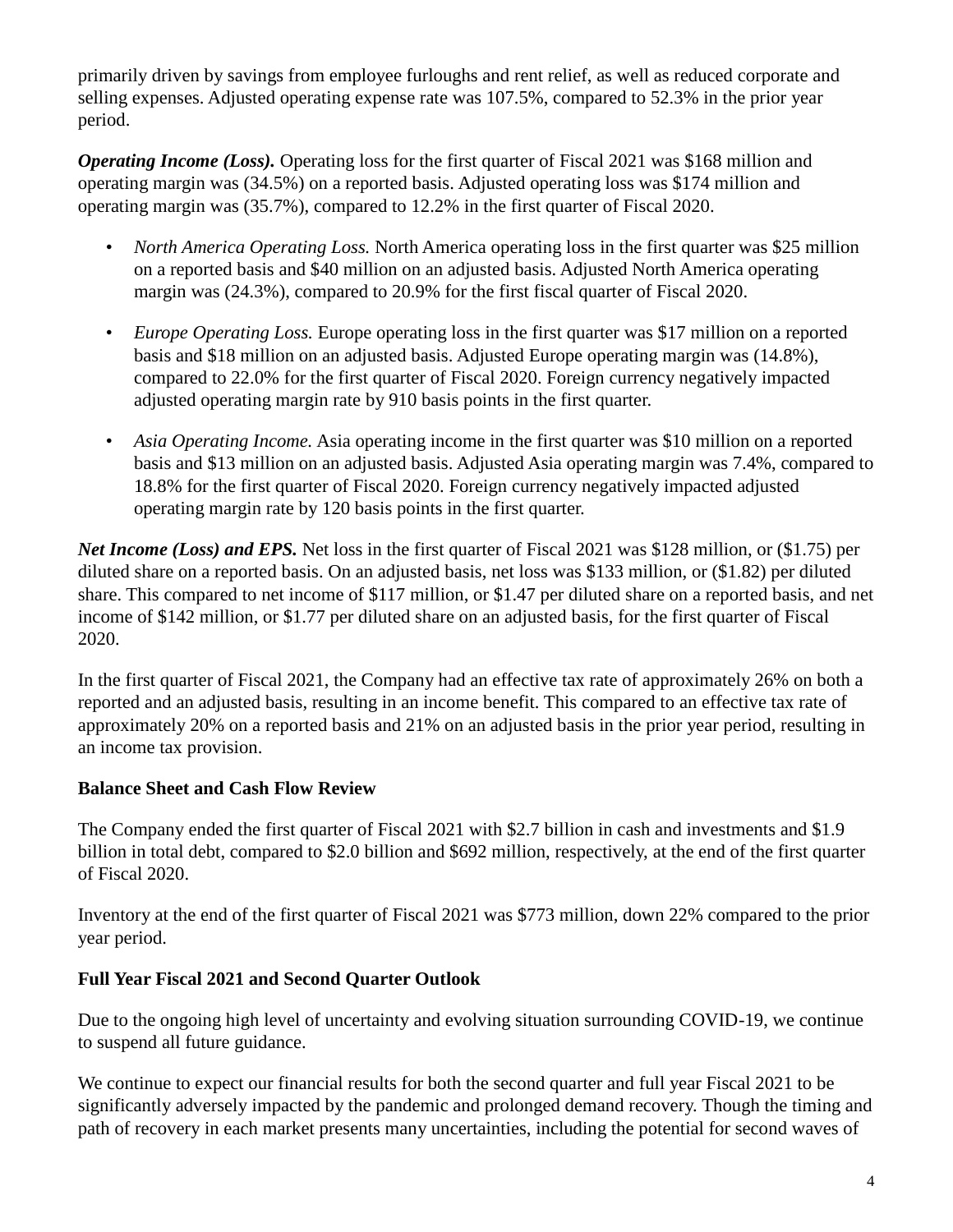outbreaks across various markets, we have developed scenarios through which we plan to safely return our businesses to growth and value creation.

We are in the process of carefully evaluating our long-term operating structure to align with our evolving strategic priorities, with a focus on six key areas: team organizational structures, enterprise-wide processes, our distribution center and corporate office real estate footprint, our door presence across owned direct-to-consumer and wholesale partners, discretionary expenses, and our brand portfolio.

## **Conference Call**

As previously announced, the Company will host a conference call and live online webcast today, Tuesday, August 4th, at 9:00 A.M. Eastern. Listeners may access a live broadcast of the conference call on the Company's investor relations website at http://investor.ralphlauren.com or by dialing 517-623- 4963 or 800-857-5209. To access the conference call, listeners should dial in by 8:45 a.m. Eastern and request to be connected to the Ralph Lauren First Quarter 2021 conference call.

An online archive of the broadcast will be available by accessing the Company's investor relations website at http://investor.ralphlauren.com. A telephone replay of the call will be available from 12:00 P.M. Eastern, Tuesday, August 4, 2020 through 6:00 P.M. Eastern, Tuesday, August 11, 2020 by dialing 203- 369-3356 or 800-839-1248 and entering passcode 1194.

## **ABOUT RALPH LAUREN**

Ralph Lauren Corporation (NYSE:RL) is a global leader in the design, marketing and distribution of premium lifestyle products in five categories: apparel, footwear & accessories, home, fragrances and hospitality. For more than 50 years, Ralph Lauren's reputation and distinctive image have been consistently developed across an expanding number of products, brands and international markets. The Company's brand names, which include Ralph Lauren, Ralph Lauren Collection, Ralph Lauren Purple Label, Polo Ralph Lauren, Double RL, Lauren Ralph Lauren, Polo Ralph Lauren Children, Chaps and Club Monaco, among others, constitute one of the world's most widely recognized families of consumer brands. For more information, go to http://investor.ralphlauren.com.

## **SPECIAL NOTE REGARDING FORWARD-LOOKING STATEMENTS**

This press release, and oral statements made from time to time by representatives of the Company, may contain certain "forward-looking statements" within the meaning of the Private Securities Litigation Reform Act of 1995. Forward-looking statements include statements regarding, among other things, our current expectations about the Company's future results and financial condition, revenues, store openings and closings, employee reductions, margins, expenses, earnings, and citizenship and sustainability goals and are indicated by words or phrases such as "anticipate," "outlook," "estimate," "expect," "project," "believe," "envision," "can," "will," "goal," "target," and similar words or phrases. These forward-looking statements involve known and unknown risks, uncertainties and other factors which may cause actual results, performance or achievements to be materially different from the future results, performance or achievements expressed in or implied by such forward-looking statements. Forward-looking statements are based largely on the Company's expectations and judgments and are subject to certain risks and uncertainties, many of which are unforeseeable and beyond our control. The factors that could cause actual results to materially differ include, among others: the loss of key personnel, including Mr. Ralph Lauren, or other changes in our executive and senior management team or to our operating structure, and our ability to effectively transfer knowledge during periods of transition; the impact to our business resulting from the COVID-19 pandemic, including the temporary closure of our stores, distribution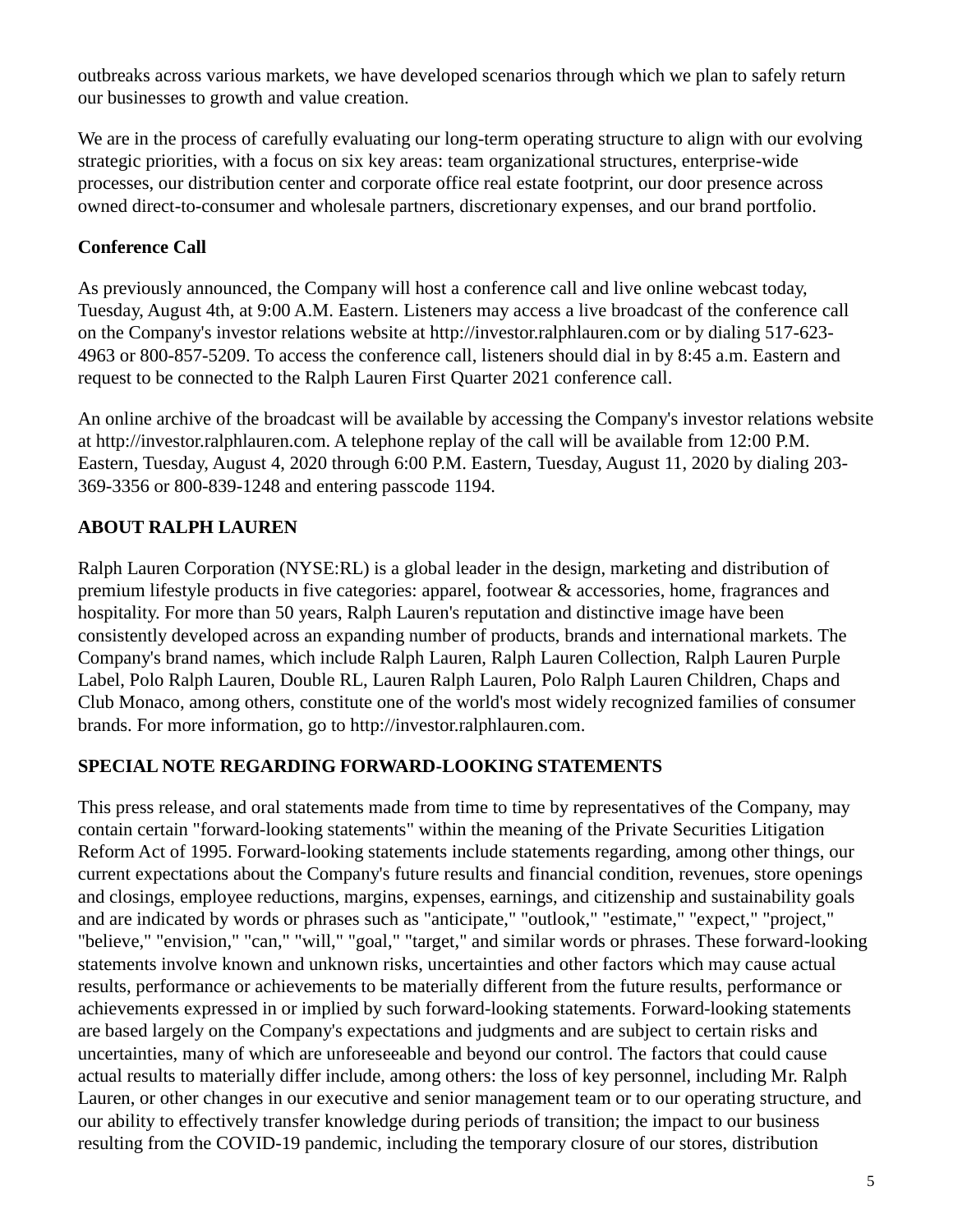centers, and corporate facilities, as well as those of our wholesale customers, licensing partners, suppliers, and vendors, and potential changes to consumer behavior, spending levels, and/or shopping preferences, such as willingness to congregate in shopping centers or other populated locations; our ability to access capital markets and maintain compliance with covenants associated with our existing debt instruments; our ability to maintain adequate levels of liquidity to provide for our cash needs, including our debt obligations, tax obligations, capital expenditures, and potential payment of dividends and repurchases of our Class A common stock, as well as the ability of our customers, suppliers, vendors, and lenders to access sources of liquidity to provide for their own cash needs; the impact to our business resulting from changes in consumers' ability, willingness, or preferences to purchase discretionary items and luxury retail products, which tends to decline during recessionary periods, and our ability to accurately forecast consumer demand, the failure of which could result in either a build-up or shortage of inventory; the impact of economic, political, and other conditions on us, our customers, suppliers, vendors, and lenders, including business disruptions related to pandemic diseases such as COVID-19, civil and political unrest such as the recent protests in the U.S. and Hong Kong, and escalating diplomatic tensions between the U.S. and China; the potential impact to our business resulting from the financial difficulties of certain of our large wholesale customers, which may result in consolidations, liquidations, restructurings, and other ownership changes in the retail industry, as well as other changes in the competitive marketplace, including the introduction of new products or pricing changes by our competitors; our ability to successfully implement our long-term growth strategy; our ability to continue to expand and grow our business internationally and the impact of related changes in our customer, channel, and geographic sales mix as a result, as well as our ability to accelerate growth in certain product categories; our ability to open new retail stores and concession shops, as well as enhance and expand our digital footprint and capabilities, all in an effort to expand our direct-to-consumer presence; our ability to respond to constantly changing fashion and retail trends and consumer demands in a timely manner, develop products that resonate with our existing customers and attract new customers, and execute marketing and advertising programs that appeal to consumers; our ability to effectively manage inventory levels and the increasing pressure on our margins in a highly promotional retail environment; our ability to continue to maintain our brand image and reputation and protect our trademarks; our ability to competitively price our products and create an acceptable value proposition for consumers; a variety of legal, regulatory, tax, political, and economic risks, including risks related to the importation and exportation of products which our operations are currently subject to, or may become subject to as a result of potential changes in legislation, and other risks associated with our international operations, such as compliance with the Foreign Corrupt Practices Act or violations of other anti-bribery and corruption laws prohibiting improper payments, and the burdens of complying with a variety of foreign laws and regulations, including tax laws, trade and labor restrictions, and related laws that may reduce the flexibility of our business; the potential impact to our business resulting from the imposition of additional duties, tariffs, taxes, and other charges or barriers to trade, including those resulting from current trade developments with China and the related impact to global stock markets, as well as our ability to implement mitigating sourcing strategies; the impact to our business resulting from the United Kingdom's exit from the European Union and the uncertainty surrounding its future relationship with the European Union, including trade agreements, as well as the related impact to global stock markets and currency exchange rates; the impact to our business resulting from increases in the costs of raw materials, transportation, and labor, including wages, healthcare, and other benefit-related costs; our ability to secure our facilities and systems and those of our third-party service providers from, among other things, cybersecurity breaches, acts of vandalism, computer viruses, or similar Internet or email events; our efforts to successfully enhance, upgrade, and/or transition our global information technology systems and digital commerce platforms; the potential impact to our business if any of our distribution centers were to become inoperable or inaccessible; the potential impact on our operations and on our suppliers and customers resulting from man-made or natural disasters, including pandemic diseases such as COVID-19, severe weather, geological events, and other catastrophic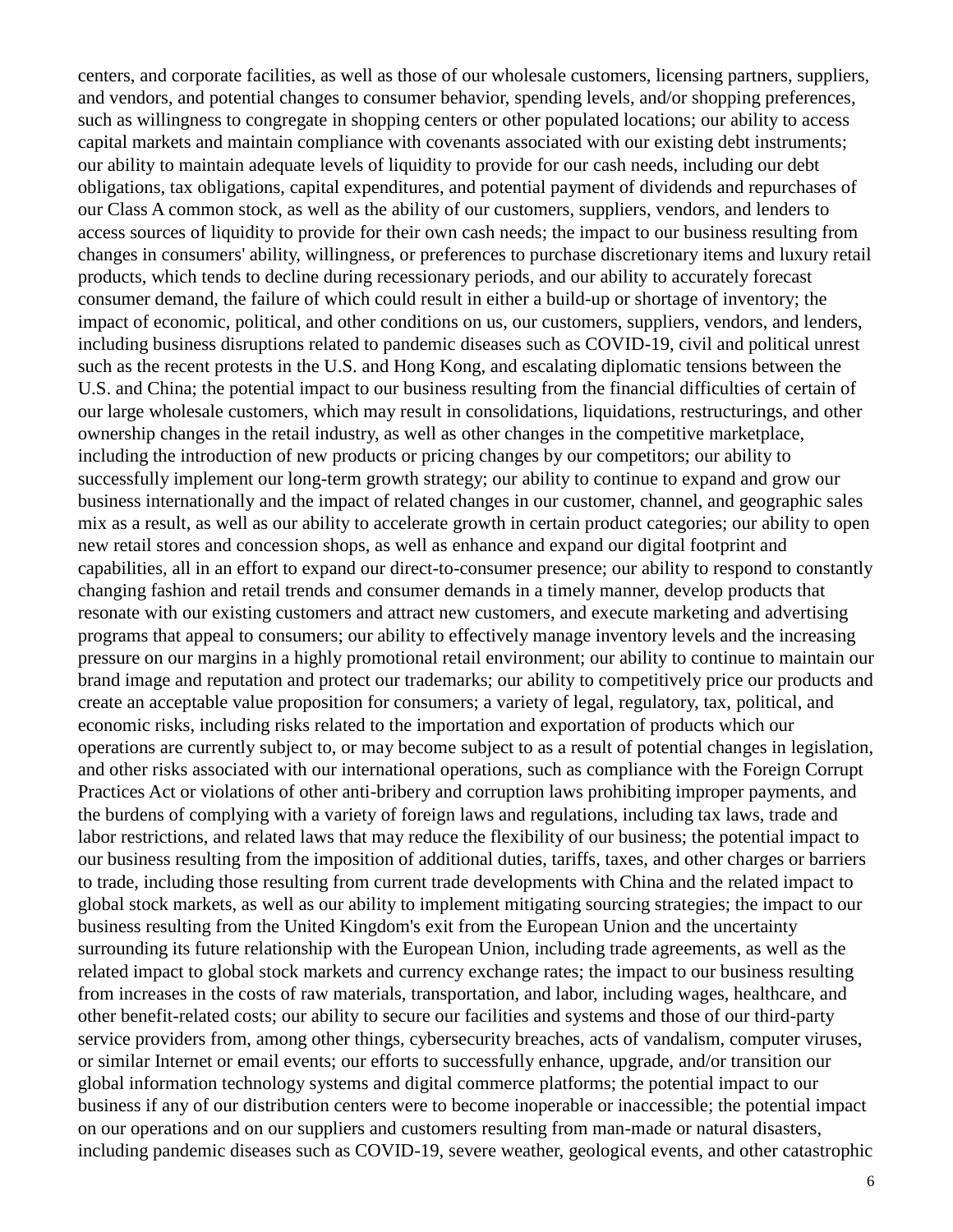events; changes in our tax obligations and effective tax rate due to a variety of other factors, including potential changes in U.S. or foreign tax laws and regulations, accounting rules, or the mix and level of earnings by jurisdiction in future periods that are not currently known or anticipated; our exposure to currency exchange rate fluctuations from both a transactional and translational perspective; the impact to our business resulting from potential costs and obligations related to the early or temporary closure of our stores or termination of our long-term, non-cancellable leases; our ability to achieve anticipated operating enhancements and cost reductions from our restructuring plans, as well as the impact to our business resulting from restructuring-related charges, which may be dilutive to our earnings in the short term; the impact to our business of events of unrest and instability that are currently taking place in certain parts of the world, as well as from any terrorist action, retaliation, and the threat of further action or retaliation; the potential impact to the trading prices of our securities if our Class A common stock share repurchase activity and/or cash dividend payments differ from investors' expectations; our ability to maintain our credit profile and ratings within the financial community; our intention to introduce new products or brands, or enter into or renew alliances; changes in the business of, and our relationships with, major wholesale customers and licensing partners; our ability to achieve our goals regarding environmental, social, and governance practices; our ability to make certain strategic acquisitions and successfully integrate the acquired businesses into our existing operations; and other risk factors identified in the Company's Annual Report on Form 10-K, Form 10-Q and Form 8-K reports filed with the Securities and Exchange Commission. The Company undertakes no obligation to publicly update or revise any forwardlooking statements, whether as a result of new information, future events or otherwise.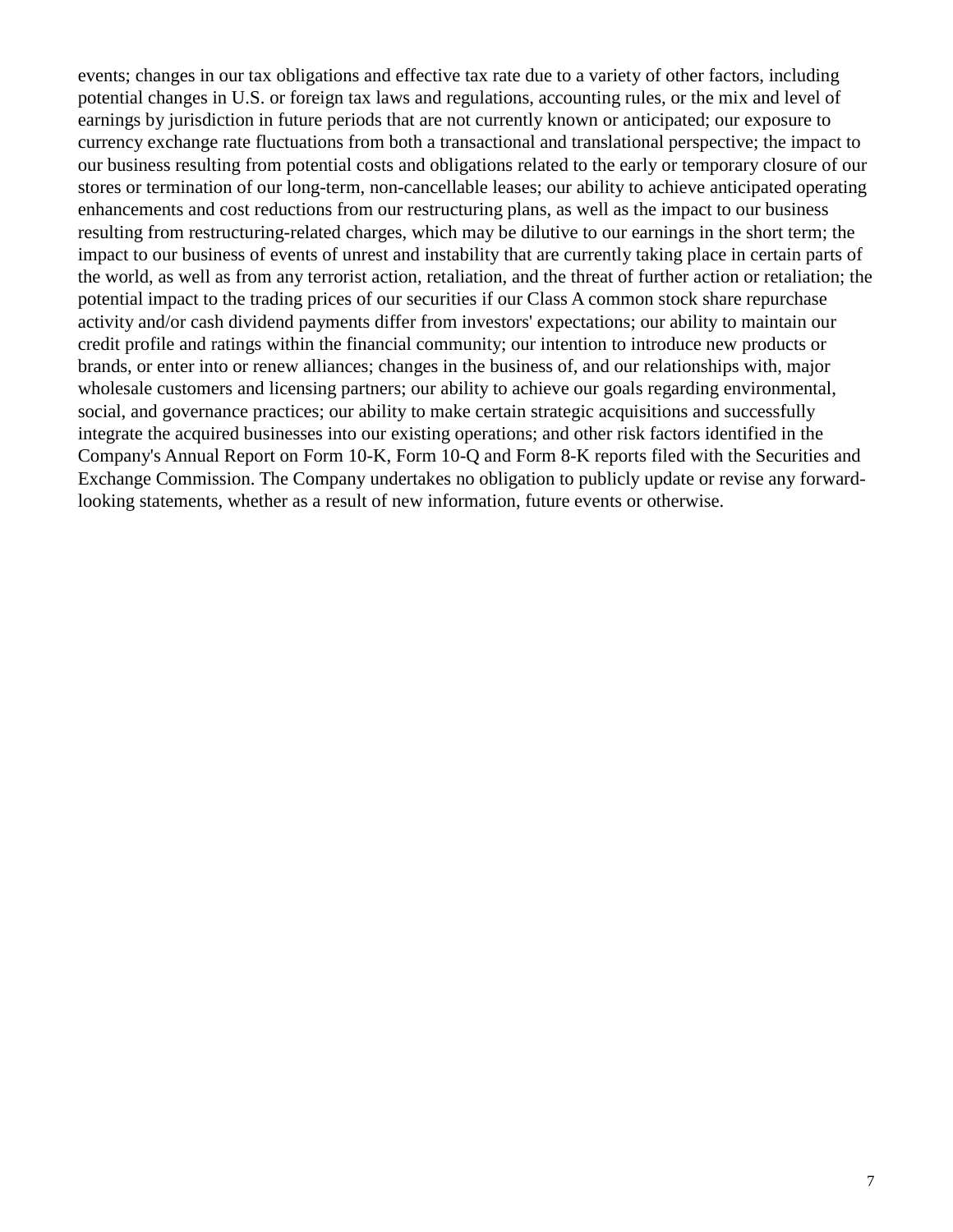#### **RALPH LAUREN CORPORATION CONSOLIDATED BALANCE SHEETS**

#### **Prepared in accordance with U.S. Generally Accepted Accounting Principles**

|                                                     | <b>June 27,</b><br>2020 | March 28,<br>2020 | <b>June 29,</b><br>2019 |           |  |
|-----------------------------------------------------|-------------------------|-------------------|-------------------------|-----------|--|
|                                                     |                         | (millions)        |                         |           |  |
| <b>ASSETS</b>                                       |                         |                   |                         |           |  |
| <b>Current assets:</b>                              |                         |                   |                         |           |  |
| Cash and cash equivalents                           | \$<br>2,451.3           | \$<br>1,620.4     | \$                      | 648.4     |  |
| Short-term investments                              | 259.3                   | 495.9             |                         | 1,280.7   |  |
| Accounts receivable, net of allowances              | 108.7                   | 277.1             |                         | 290.7     |  |
| Inventories                                         | 773.2                   | 736.2             |                         | 988.6     |  |
| Income tax receivable                               | 63.9                    | 84.8              |                         | 33.0      |  |
| Prepaid expenses and other current assets           | 200.6                   | 160.8             |                         | 412.7     |  |
| <b>Total current assets</b>                         | 3,857.0                 | 3,375.2           |                         | 3,654.1   |  |
| Property and equipment, net                         | 945.8                   | 979.5             |                         | 987.0     |  |
| Operating lease right-of-use assets                 | 1,464.1                 | 1,511.6           |                         | 1,415.8   |  |
| Deferred tax assets                                 | 309.5                   | 245.2             |                         | 94.3      |  |
| Goodwill                                            | 921.9                   | 915.5             |                         | 925.3     |  |
| Intangible assets, net                              | 136.1                   | 141.0             |                         | 158.2     |  |
| Other non-current assets <sup>(a)</sup>             | 106.0                   | 111.9             |                         | 109.0     |  |
| <b>Total assets</b>                                 | \$<br>7,740.4           | \$<br>7,279.9     | $\mathbb{S}$            | 7,343.7   |  |
| <b>LIABILITIES AND EQUITY</b>                       |                         |                   |                         |           |  |
| <b>Current liabilities:</b>                         |                         |                   |                         |           |  |
| Short-term debt                                     | \$                      | \$<br>475.0       | \$                      |           |  |
| Current portion of long-term debt                   | 299.9                   | 299.6             |                         |           |  |
| Accounts payable                                    | 144.2                   | 246.8             |                         | 351.5     |  |
| Income tax payable                                  | 70.9                    | 65.1              |                         | 45.3      |  |
| Current operating lease liabilities                 | 314.7                   | 288.4             |                         | 293.8     |  |
| Accrued expenses and other current liabilities      | 657.2                   | 717.1             |                         | 900.4     |  |
| <b>Total current liabilities</b>                    | 1,486.9                 | 2,092.0           |                         | 1,591.0   |  |
| Long-term debt                                      | 1,630.1                 | 396.4             |                         | 692.1     |  |
| Long-term operating lease liabilities               | 1,517.7                 | 1,568.3           |                         | 1,483.9   |  |
| Income tax payable                                  | 132.7                   | 132.7             |                         | 146.7     |  |
| Non-current liability for unrecognized tax benefits | 91.7                    | 88.9              |                         | 77.9      |  |
| Other non-current liabilities                       | 325.8                   | 308.5             |                         | 339.3     |  |
| <b>Total liabilities</b>                            | 5,184.9                 | 4,586.8           |                         | 4,330.9   |  |
| <b>Equity:</b>                                      |                         |                   |                         |           |  |
| Common stock                                        | 1.3                     | 1.3               |                         | 1.3       |  |
| Additional paid-in-capital                          | 2,609.5                 | 2,594.4           |                         | 2,516.8   |  |
| Retained earnings                                   | 5,866.3                 | 5,994.0           |                         | 5,878.6   |  |
| Treasury stock, Class A, at cost                    | (5,812.3)               | (5,778.4)         |                         | (5,274.7) |  |
| Accumulated other comprehensive loss                | (109.3)                 | (118.2)           |                         | (109.2)   |  |
| <b>Total equity</b>                                 | 2,555.5                 | 2,693.1           |                         | 3,012.8   |  |
| <b>Total liabilities and equity</b>                 | \$<br>7,740.4           | \$<br>7,279.9     | \$                      | 7,343.7   |  |
| Net Cash (incl. LT Investments)                     | \$<br>780.6             | \$<br>945.3       | \$                      | 1,271.1   |  |
| Cash & Investments (ST & LT)                        | 2,710.6                 | 2,116.3           |                         | 1,963.2   |  |
| Net Cash (excl. LT Investments)                     | 780.6                   | 945.3             |                         | 1,237.0   |  |
| Cash & ST Investments                               | 2,710.6                 | 2,116.3           |                         | 1,929.1   |  |
| (a) Includes non-current investments of:            | \$                      | \$                | \$                      | 34.1      |  |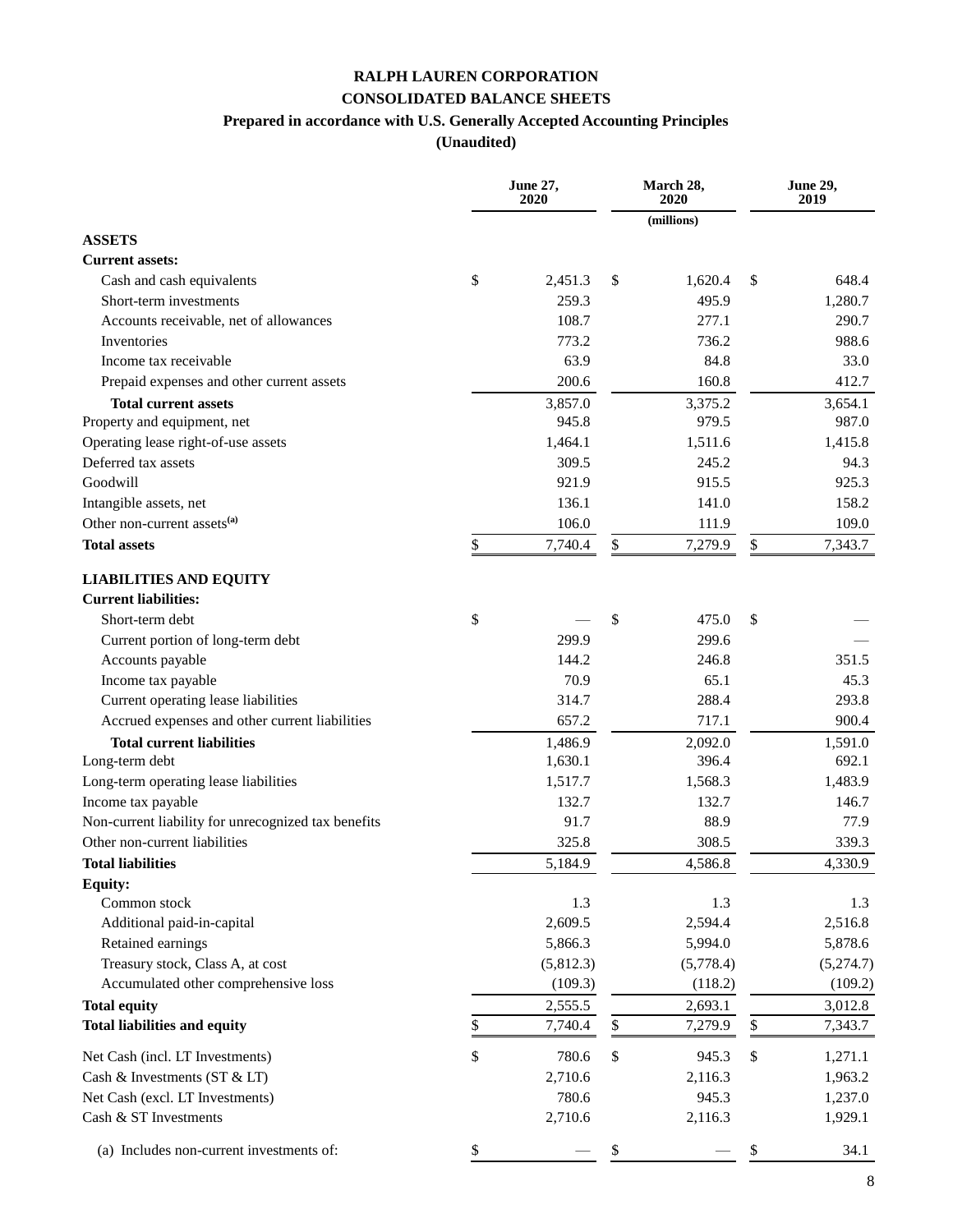## **RALPH LAUREN CORPORATION CONSOLIDATED STATEMENTS OF OPERATIONS**

### **Prepared in accordance with U.S. Generally Accepted Accounting Principles**

|                                               | <b>Three Months Ended</b>         |                  |  |  |  |  |
|-----------------------------------------------|-----------------------------------|------------------|--|--|--|--|
|                                               | <b>June 27,</b><br>2020           | June 29,<br>2019 |  |  |  |  |
|                                               | (millions, except per share data) |                  |  |  |  |  |
| North America                                 | \$<br>$165.1 \text{ }$ \$         | 719.4            |  |  |  |  |
| Europe                                        | 120.7                             | 360.8            |  |  |  |  |
| Asia                                          | 171.9                             | 258.6            |  |  |  |  |
| Other non-reportable segments                 | 29.8                              | 90.0             |  |  |  |  |
| <b>Net revenues</b>                           | 487.5                             | 1,428.8          |  |  |  |  |
| Cost of goods sold                            | (138.8)                           | (508.0)          |  |  |  |  |
| <b>Gross profit</b>                           | 348.7                             | 920.8            |  |  |  |  |
| Selling, general, and administrative expenses | (507.6)                           | (746.7)          |  |  |  |  |
| Impairment of assets                          | (2.1)                             | (1.2)            |  |  |  |  |
| Restructuring and other charges               | (7.0)                             | (29.6)           |  |  |  |  |
| Total other operating expenses, net           | (516.7)                           | (777.5)          |  |  |  |  |
| <b>Operating income (loss)</b>                | (168.0)                           | 143.3            |  |  |  |  |
| Interest expense                              | (9.6)                             | (4.2)            |  |  |  |  |
| Interest income                               | 2.9                               | 11.6             |  |  |  |  |
| Other income (expense), net                   | 2.1                               | (4.1)            |  |  |  |  |
| Income (loss) before income taxes             | (172.6)                           | 146.6            |  |  |  |  |
| Income tax benefit (provision)                | 44.9                              | (29.5)           |  |  |  |  |
| Net income (loss)                             | \$<br>$(127.7)$ \$                | 117.1            |  |  |  |  |
| Net income (loss) per common share:           |                                   |                  |  |  |  |  |
| <b>Basic</b>                                  | \$<br>$(1.75)$ \$                 | 1.50             |  |  |  |  |
| Diluted                                       | \$<br>$(1.75)$ \$                 | 1.47             |  |  |  |  |
| Weighted average common shares outstanding:   |                                   |                  |  |  |  |  |
| <b>Basic</b>                                  | 73.1                              | 78.2             |  |  |  |  |
| Diluted                                       | 73.1                              | 79.9             |  |  |  |  |
| Dividends declared per share                  | \$<br>\$                          | 0.6875           |  |  |  |  |
|                                               |                                   |                  |  |  |  |  |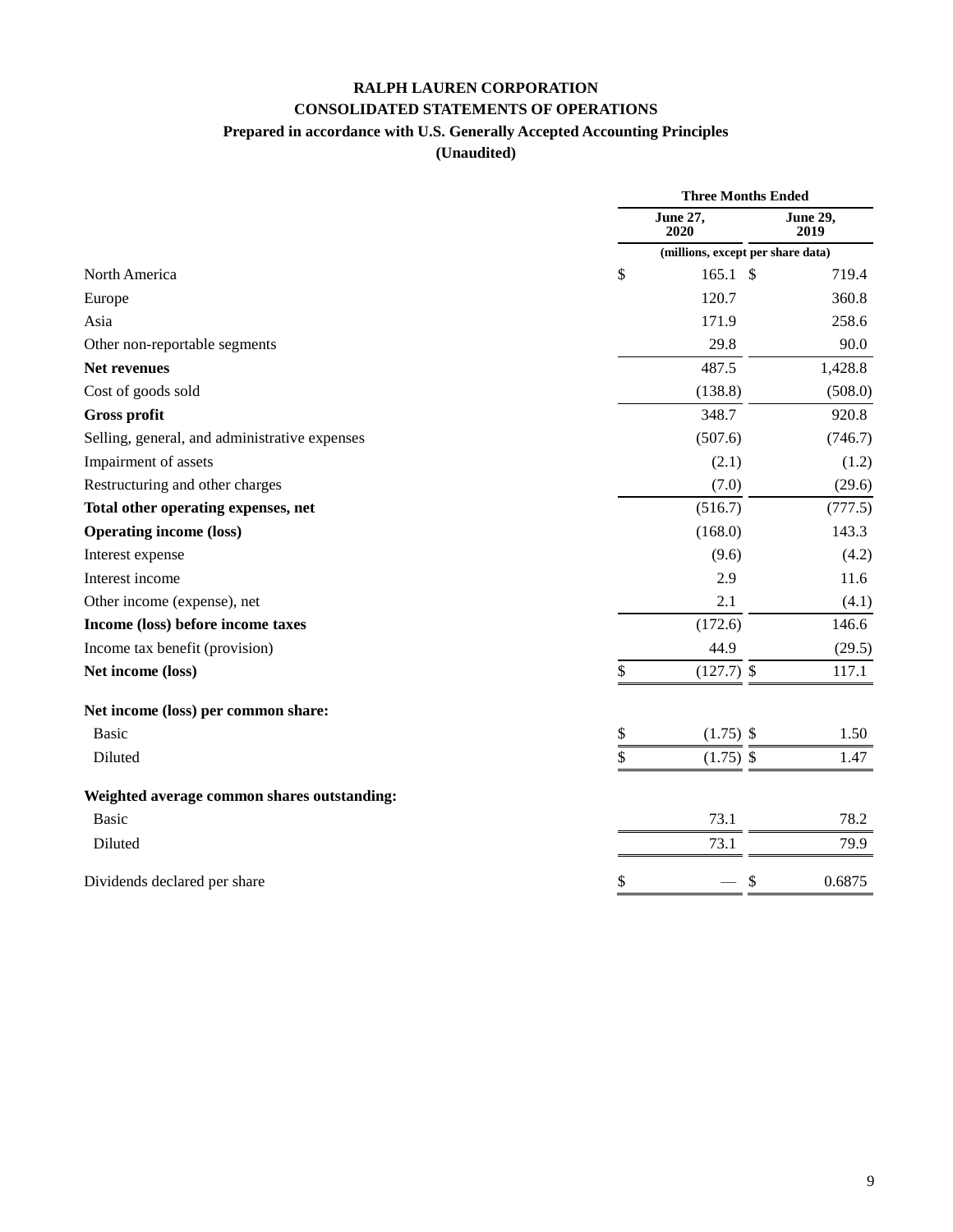## **RALPH LAUREN CORPORATION CONSOLIDATED STATEMENTS OF CASH FLOWS**

#### **Prepared in accordance with U.S. Generally Accepted Accounting Principles**

|                                                                                                    |    | <b>Three Months Ended</b> |                         |
|----------------------------------------------------------------------------------------------------|----|---------------------------|-------------------------|
|                                                                                                    |    | June 27,<br>2020          | <b>June 29,</b><br>2019 |
|                                                                                                    |    | (millions)                |                         |
| Cash flows from operating activities:                                                              |    |                           |                         |
| Net income (loss)                                                                                  | \$ | $(127.7)$ \$              | 117.1                   |
| Adjustments to reconcile net income (loss) to net cash provided by (used in) operating activities: |    |                           |                         |
| Depreciation and amortization expense                                                              |    | 63.7                      | 66.2                    |
| Deferred income tax benefit                                                                        |    | (66.9)                    | (8.1)                   |
| Non-cash stock-based compensation expense                                                          |    | 15.1                      | 23.0                    |
| Non-cash impairment of assets                                                                      |    | 2.1                       | 1.2                     |
| Bad debt expense (benefit)                                                                         |    | (16.5)                    | 0.1                     |
| Other non-cash benefits                                                                            |    |                           | (2.0)                   |
| Changes in operating assets and liabilities:                                                       |    |                           |                         |
| Accounts receivable                                                                                |    | 186.3                     | 108.6                   |
| Inventories                                                                                        |    | (29.0)                    | (165.7)                 |
| Prepaid expenses and other current assets                                                          |    | (37.4)                    | (48.8)                  |
| Accounts payable and accrued liabilities                                                           |    | (119.2)                   | 82.9                    |
| Income tax receivables and payables                                                                |    | 35.2                      | 13.3                    |
| Deferred income                                                                                    |    | 0.3                       | 1.8                     |
| Other balance sheet changes                                                                        |    | 23.7                      | 7.8                     |
| Net cash provided by (used in) operating activities                                                |    | (70.3)                    | 197.4                   |
| Cash flows from investing activities:                                                              |    |                           |                         |
| Capital expenditures                                                                               |    | (21.3)                    | (49.4)                  |
| Purchases of investments                                                                           |    | (63.6)                    | (173.5)                 |
| Proceeds from sales and maturities of investments                                                  |    | 301.9                     | 308.4                   |
| Acquisitions and ventures                                                                          |    |                           | 0.9                     |
| Proceeds from sale of property                                                                     |    |                           | 20.8                    |
| Settlement of net investment hedges                                                                |    | 3.7                       |                         |
| Net cash provided by investing activities                                                          |    | 220.7                     | 107.2                   |
| <b>Cash flows from financing activities:</b>                                                       |    |                           |                         |
| Repayments of borrowings on credit facilities                                                      |    | (475.0)                   |                         |
| Proceeds from the issuance of long-term debt                                                       |    | 1,241.9                   |                         |
| Payments of finance lease obligations                                                              |    | (1.6)                     | (4.9)                   |
| Payments of dividends                                                                              |    | (49.8)                    | (48.8)                  |
| Repurchases of common stock, including shares surrendered for tax withholdings                     |    | (33.9)                    | (191.1)                 |
| Other financing activities                                                                         |    | (8.5)                     |                         |
| Net cash provided by (used in) financing activities                                                |    | 673.1                     | (244.8)                 |
| Effect of exchange rate changes on cash, cash equivalents, and restricted cash                     |    | 7.6                       | 5.1                     |
| Net increase in cash, cash equivalents, and restricted cash                                        |    | 831.1                     | 64.9                    |
| Cash, cash equivalents, and restricted cash at beginning of period                                 |    | 1,629.8                   | 626.5                   |
| Cash, cash equivalents, and restricted cash at end of period                                       | \$ | 2,460.9 \$                | 691.4                   |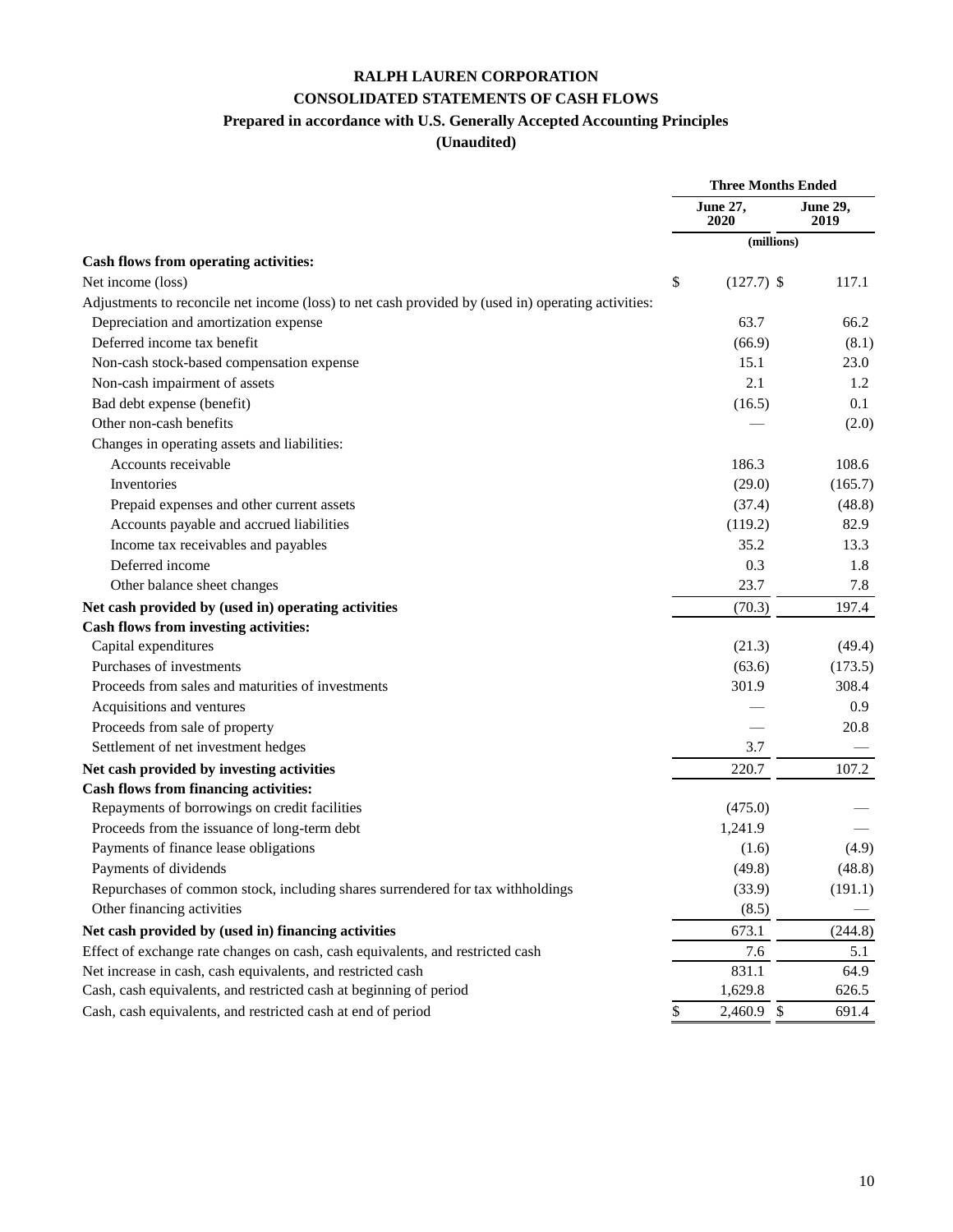#### **RALPH LAUREN CORPORATION SEGMENT INFORMATION (Unaudited)**

|                                             |                         | <b>Three Months Ended</b> |                  |  |  |
|---------------------------------------------|-------------------------|---------------------------|------------------|--|--|
|                                             | <b>June 27,</b><br>2020 |                           | June 29,<br>2019 |  |  |
|                                             |                         | (millions)                |                  |  |  |
| <b>Net revenues:</b>                        |                         |                           |                  |  |  |
| North America                               | \$                      | $165.1 \text{ }$ \$       | 719.4            |  |  |
| Europe                                      |                         | 120.7                     | 360.8            |  |  |
| Asia                                        |                         | 171.9                     | 258.6            |  |  |
| Other non-reportable segments               |                         | 29.8                      | 90.0             |  |  |
| Total net revenues                          | \$                      | 487.5 \$                  | 1,428.8          |  |  |
| <b>Operating income (loss):</b>             |                         |                           |                  |  |  |
| North America                               | \$                      | $(24.8)$ \$               | 150.1            |  |  |
| Europe                                      |                         | (16.9)                    | 79.4             |  |  |
| Asia                                        |                         | 10.1                      | 48.1             |  |  |
| Other non-reportable segments               |                         | 0.9                       | 32.9             |  |  |
|                                             |                         | (30.7)                    | 310.5            |  |  |
| Unallocated corporate expenses              |                         | (130.3)                   | (137.6)          |  |  |
| Unallocated restructuring and other charges |                         | (7.0)                     | (29.6)           |  |  |
| Total operating income (loss)               | \$                      | $(168.0)$ \$              | 143.3            |  |  |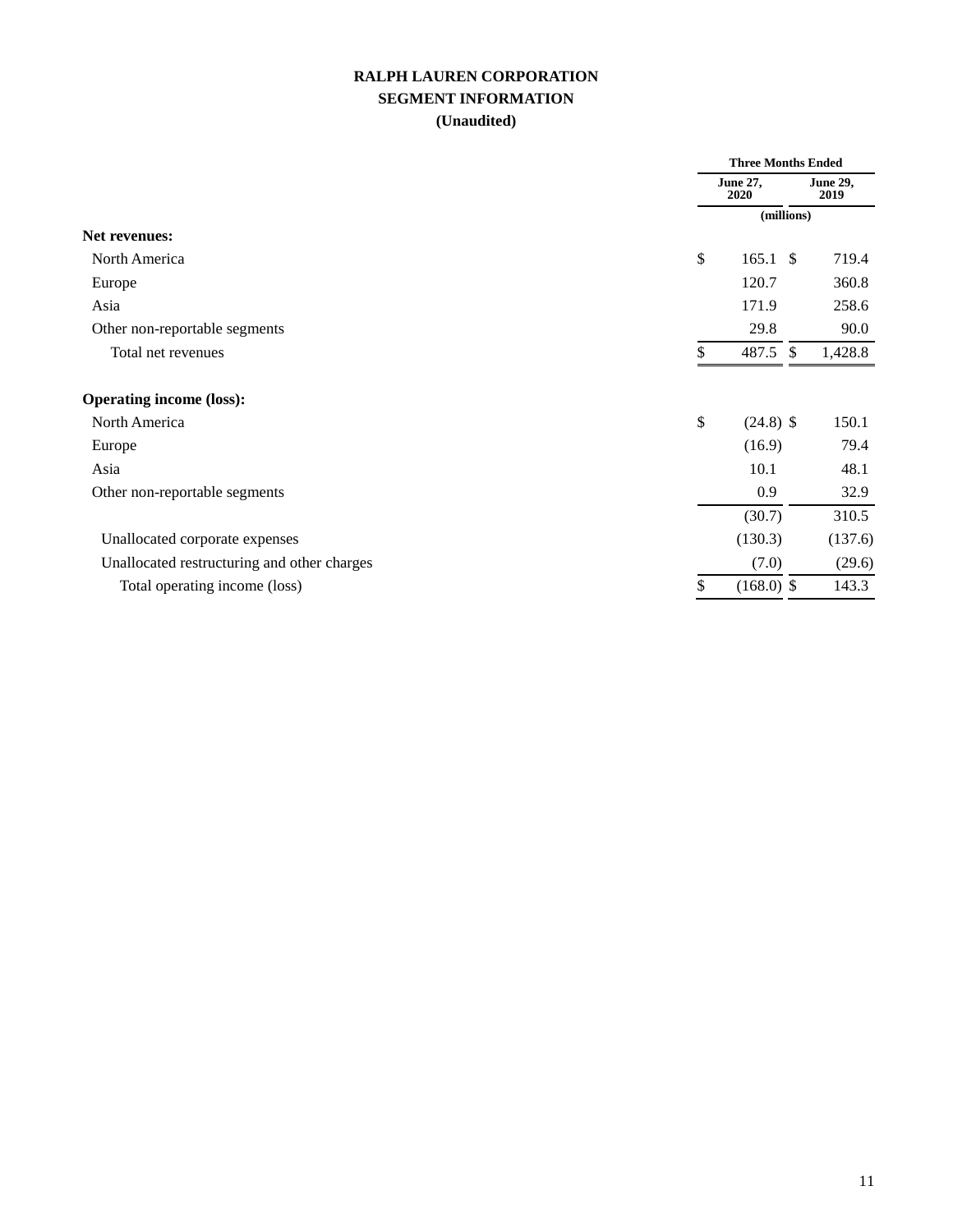#### **RALPH LAUREN CORPORATION CONSTANT CURRENCY FINANCIAL MEASURES (Unaudited)**

#### **Comparable Store Sales Data**

|                                       | <b>Three Months Ended</b> |
|---------------------------------------|---------------------------|
|                                       | June 27, 2020             |
|                                       | % Change                  |
|                                       | <b>Constant Currency</b>  |
| North America:                        |                           |
| Digital commerce                      | 3%                        |
| Excluding digital commerce            | (77%)                     |
| Total North America                   | (64%)                     |
| Europe:                               |                           |
| Digital commerce                      | 44%                       |
| Excluding digital commerce            | (75%)                     |
| <b>Total Europe</b>                   | (62%)                     |
| Asia:                                 |                           |
| Digital commerce                      | 68%                       |
| Excluding digital commerce            | $(35\%)$                  |
| <b>Total Asia</b>                     | (33%)                     |
| <b>Total Ralph Lauren Corporation</b> |                           |

# **Operating Segment Net Revenues Data**

|                               | <b>Three Months Ended</b> |            | % Change                |                       |                                    |  |
|-------------------------------|---------------------------|------------|-------------------------|-----------------------|------------------------------------|--|
|                               | <b>June 27,</b><br>2020   |            | <b>June 29,</b><br>2019 | As<br><b>Reported</b> | <b>Constant</b><br><b>Currency</b> |  |
|                               |                           | (millions) |                         |                       |                                    |  |
| North America                 | \$<br>165.1               | \$         | 719.4                   | $(77.0\%)$            | $(77.0\%)$                         |  |
| Europe                        | 120.7                     |            | 360.8                   | $(66.6\%)$            | $(64.0\%)$                         |  |
| Asia                          | 171.9                     |            | 258.6                   | (33.5%)               | $(31.9\%)$                         |  |
| Other non-reportable segments | 29.8                      |            | 90.0                    | $(66.9\%)$            | $(66.8\%)$                         |  |
| Net revenues                  | 487.5                     |            | 1,428.8                 | $(65.9\%)$            | $(64.9\%)$                         |  |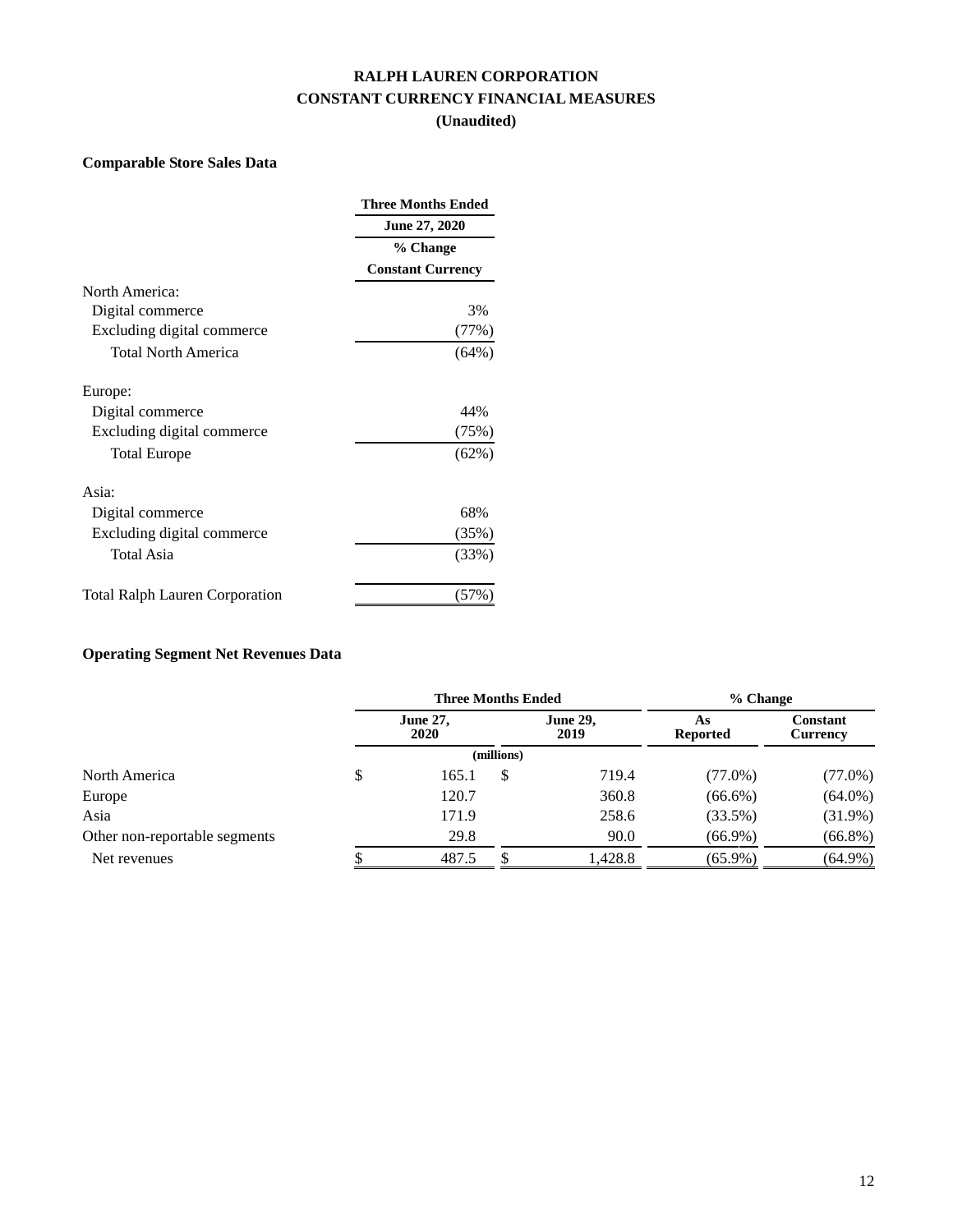# **RALPH LAUREN CORPORATION NET REVENUES BY SALES CHANNEL**

|                       |                         |     |                    |    |          |      |                   |  | <b>Three Months Ended</b> |    |                         |  |               |    |          |  |              |    |                 |
|-----------------------|-------------------------|-----|--------------------|----|----------|------|-------------------|--|---------------------------|----|-------------------------|--|---------------|----|----------|--|--------------|----|-----------------|
|                       | June 27, 2020           |     |                    |    |          |      |                   |  | June 29, 2019             |    |                         |  |               |    |          |  |              |    |                 |
|                       | <b>North</b><br>America |     | Europe             |    | Asia     |      | <b>Other</b>      |  | <b>Total</b>              |    | <b>North</b><br>America |  | <b>Europe</b> |    | Asia     |  | <b>Other</b> |    | <b>Total</b>    |
|                       |                         |     |                    |    |          |      |                   |  | (millions)                |    |                         |  |               |    |          |  |              |    |                 |
| <b>Sales Channel:</b> |                         |     |                    |    |          |      |                   |  |                           |    |                         |  |               |    |          |  |              |    |                 |
| Retail                | \$<br>142.6             | -\$ | $79.2 \text{ }$ \$ |    | 166.5 \$ |      | 6.5 $\sqrt{3}$    |  | 394.8                     | -S | $403.1 \text{ }$ \$     |  | 218.5         | -S | 246.5 \$ |  | 49.5         | -S | 917.6           |
| Wholesale             | 22.5                    |     | 41.5               |    | 5.4      |      | 0.5               |  | 69.9                      |    | 316.3                   |  | 142.3         |    | 12.1     |  | 1.8          |    | 472.5           |
| Licensing             |                         |     |                    |    |          |      | 22.8              |  | 22.8                      |    |                         |  |               |    |          |  | 38.7         |    | 38.7            |
| Net revenues          | 165.1                   | -S  | 120.7              | -S | 171.9    | - \$ | 29.8 <sup>°</sup> |  | 487.5                     | S  | 719.4 \$                |  | 360.8         | S. | 258.6 \$ |  |              |    | 90.0 \$ 1,428.8 |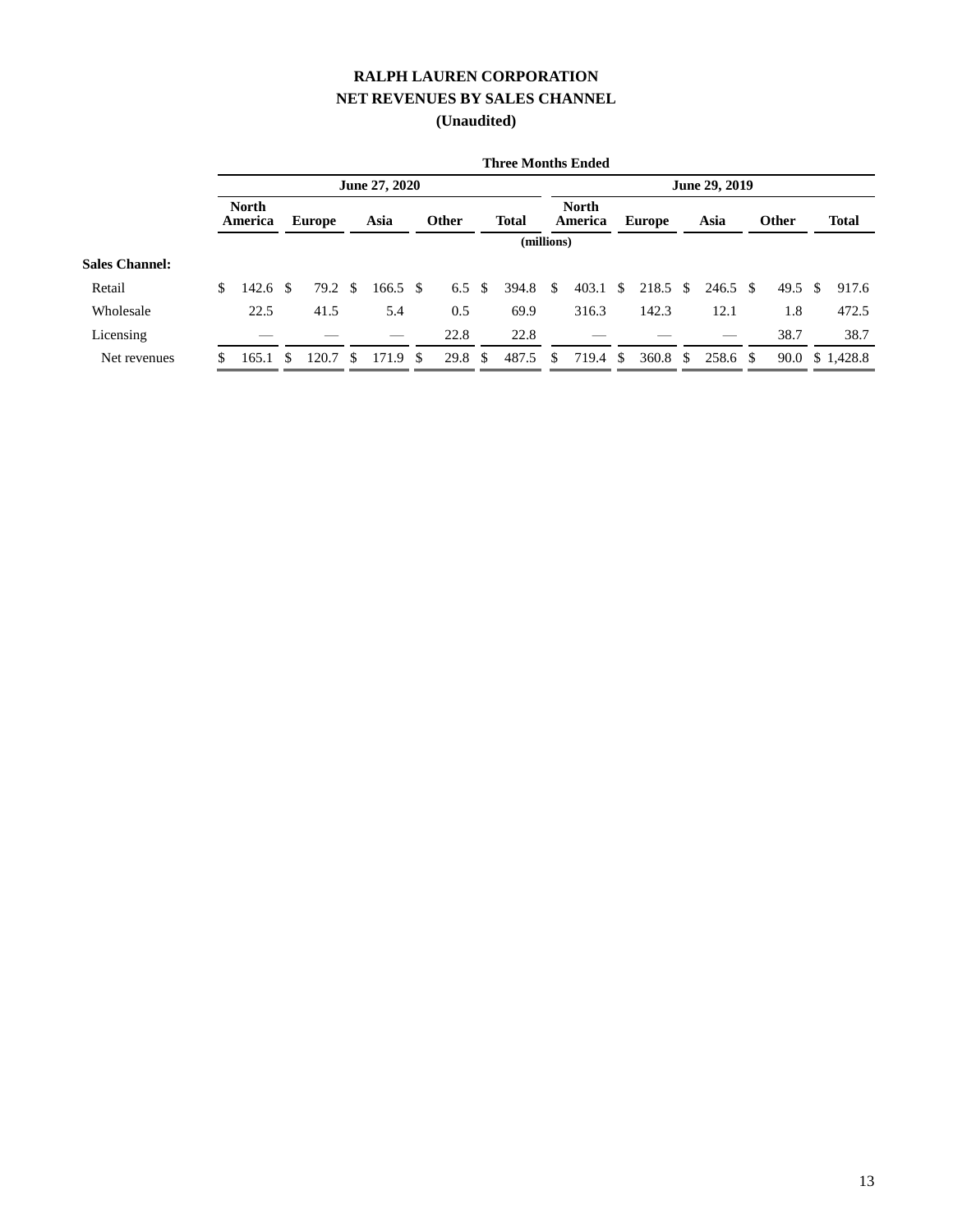# **RALPH LAUREN CORPORATION GLOBAL RETAIL STORE NETWORK**

|                                                        | June 27, 2020  | June 29, 2019 |
|--------------------------------------------------------|----------------|---------------|
| <b>North America</b>                                   |                |               |
| Ralph Lauren Stores                                    | 41             | 41            |
| Polo Factory Stores                                    | 189            | 183           |
| <b>Total Directly Operated Stores</b>                  | 230            | 224           |
| Concessions                                            | $\overline{2}$ | 3             |
| <b>Europe</b>                                          |                |               |
| <b>Ralph Lauren Stores</b>                             | 31             | 26            |
| Polo Factory Stores                                    | 64             | 66            |
| <b>Total Directly Operated Stores</b>                  | 95             | 92            |
| Concessions                                            | 29             | 29            |
| <b>Asia</b>                                            |                |               |
| <b>Ralph Lauren Stores</b>                             | 68             | 59            |
| Polo Factory Stores                                    | 68             | 60            |
| <b>Total Directly Operated Stores</b>                  | 136            | 119           |
| Concessions                                            | 619            | 624           |
| Other                                                  |                |               |
| <b>Club Monaco Stores</b>                              | 72             | 75            |
| <b>Club Monaco Concessions</b>                         | 4              | 5             |
| <b>Global Directly Operated Stores and Concessions</b> |                |               |
| Ralph Lauren Stores                                    | 140            | 126           |
| Polo Factory Stores                                    | 321            | 309           |
| Club Monaco Stores                                     | 72             | 75            |
| <b>Total Directly Operated Stores</b>                  | 533            | 510           |
| Concessions                                            | 654            | 661           |
| <b>Global Licensed Stores</b>                          |                |               |
| <b>Total Licensed Stores</b>                           | 273            | 262           |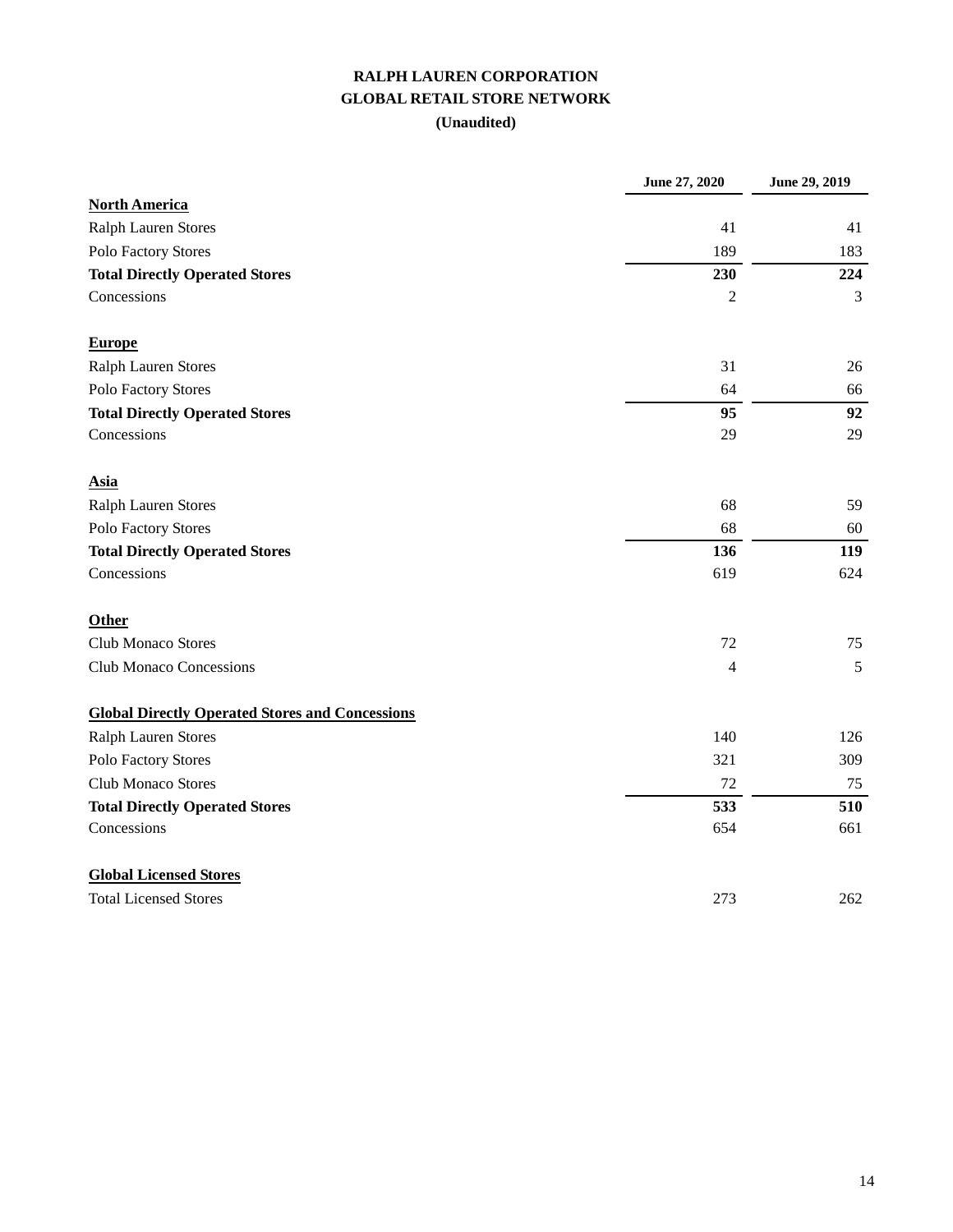## **RALPH LAUREN CORPORATION RECONCILIATION OF NON-U.S. GAAP FINANCIAL MEASURES**

|                                                                    | <b>Three Months Ended</b> |                       |    |                                               |                       |  |  |  |  |  |
|--------------------------------------------------------------------|---------------------------|-----------------------|----|-----------------------------------------------|-----------------------|--|--|--|--|--|
|                                                                    | June 27, 2020             |                       |    |                                               |                       |  |  |  |  |  |
|                                                                    |                           | As<br><b>Reported</b> |    | <b>Total</b><br>Adjustments <sup>(a)(b)</sup> | As<br><b>Adjusted</b> |  |  |  |  |  |
|                                                                    |                           |                       |    | (millions, except per share data)             |                       |  |  |  |  |  |
| Net revenues                                                       | \$                        | 487.5                 | \$ | \$                                            | 487.5                 |  |  |  |  |  |
| Gross profit                                                       |                           | 348.7                 |    | 1.3                                           | 350.0                 |  |  |  |  |  |
| Gross profit margin                                                |                           | 71.5%                 |    |                                               | 71.8%                 |  |  |  |  |  |
| Total other operating expenses, net                                |                           | (516.7)               |    | (7.4)                                         | (524.1)               |  |  |  |  |  |
| Operating expense margin                                           |                           | 106.0%                |    |                                               | 107.5%                |  |  |  |  |  |
| Operating loss                                                     |                           | (168.0)               |    | (6.1)                                         | (174.1)               |  |  |  |  |  |
| Operating margin                                                   |                           | (34.5%)               |    |                                               | (35.7%)               |  |  |  |  |  |
| Loss before income taxes                                           |                           | (172.6)               |    | (6.1)                                         | (178.7)               |  |  |  |  |  |
| Income tax benefit                                                 |                           | 44.9                  |    | 0.6                                           | 45.5                  |  |  |  |  |  |
| Effective tax rate                                                 |                           | 26.0%                 |    |                                               | 25.5%                 |  |  |  |  |  |
| Net loss                                                           | \$                        | (127.7)               | \$ | $(5.5)$ \$                                    | (133.2)               |  |  |  |  |  |
| Net loss per diluted common share                                  | \$                        | (1.75)                |    | \$                                            | (1.82)                |  |  |  |  |  |
| Weighted average common shares outstanding - Diluted               |                           | 73.1                  |    |                                               | 73.1                  |  |  |  |  |  |
| SEGMENT INFORMATION - OPERATING INCOME (LOSS):                     |                           |                       |    |                                               |                       |  |  |  |  |  |
| North America                                                      | \$                        | (24.8)                | \$ | $(15.3)$ \$                                   | (40.1)                |  |  |  |  |  |
| Operating margin                                                   |                           | $(15.0\%)$            |    |                                               | (24.3%)               |  |  |  |  |  |
| Europe                                                             |                           | (16.9)                |    | (1.0)                                         | (17.9)                |  |  |  |  |  |
| Operating margin                                                   |                           | $(14.0\%)$            |    |                                               | $(14.8\%)$            |  |  |  |  |  |
| Asia                                                               |                           | 10.1                  |    | 2.6                                           | 12.7                  |  |  |  |  |  |
| Operating margin                                                   |                           | 5.9%                  |    |                                               | 7.4%                  |  |  |  |  |  |
| Other non-reportable segments                                      |                           | 0.9                   |    | 0.6                                           | 1.5                   |  |  |  |  |  |
| Operating margin                                                   |                           | 3.0%                  |    |                                               | 5.0%                  |  |  |  |  |  |
| Unallocated corporate expenses and restructuring $&$ other charges |                           | (137.3)               |    | 7.0                                           | (130.3)               |  |  |  |  |  |
| Total operating loss                                               | \$                        | (168.0)               | \$ | \$<br>(6.1)                                   | (174.1)               |  |  |  |  |  |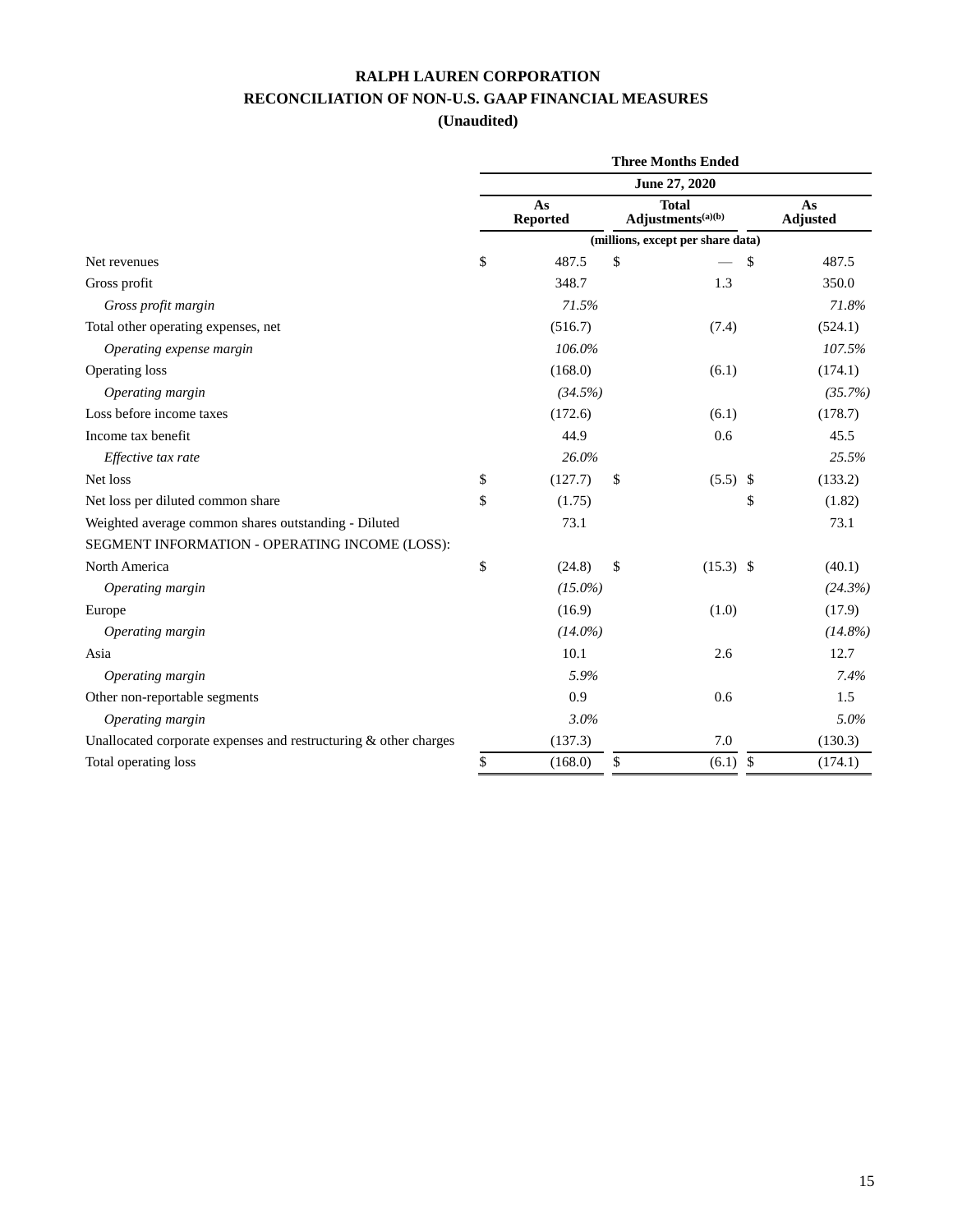## **RALPH LAUREN CORPORATION RECONCILIATION OF NON-U.S. GAAP FINANCIAL MEASURES (Continued)**

|                                                                    | <b>Three Months Ended</b> |                       |    |                                               |                       |  |  |  |  |  |
|--------------------------------------------------------------------|---------------------------|-----------------------|----|-----------------------------------------------|-----------------------|--|--|--|--|--|
|                                                                    | June 29, 2019             |                       |    |                                               |                       |  |  |  |  |  |
|                                                                    |                           | As<br><b>Reported</b> |    | <b>Total</b><br>Adjustments <sup>(a)(c)</sup> | As<br><b>Adjusted</b> |  |  |  |  |  |
|                                                                    |                           |                       |    | (millions, except per share data)             |                       |  |  |  |  |  |
| Net revenues                                                       | \$                        | 1,428.8               | \$ | \$                                            | 1,428.8               |  |  |  |  |  |
| Gross profit                                                       |                           | 920.8                 |    | 0.6                                           | 921.4                 |  |  |  |  |  |
| Gross profit margin                                                |                           | 64.4%                 |    |                                               | 64.5%                 |  |  |  |  |  |
| Total other operating expenses, net                                |                           | (777.5)               |    | 30.8                                          | (746.7)               |  |  |  |  |  |
| Operating expense margin                                           |                           | 54.4%                 |    |                                               | 52.3%                 |  |  |  |  |  |
| Operating income                                                   |                           | 143.3                 |    | 31.4                                          | 174.7                 |  |  |  |  |  |
| Operating margin                                                   |                           | 10.0%                 |    |                                               | 12.2%                 |  |  |  |  |  |
| Income before income taxes                                         |                           | 146.6                 |    | 31.4                                          | 178.0                 |  |  |  |  |  |
| Income tax provision                                               |                           | (29.5)                |    | (7.0)                                         | (36.5)                |  |  |  |  |  |
| Effective tax rate                                                 |                           | 20.1%                 |    |                                               | 20.5%                 |  |  |  |  |  |
| Net income                                                         | \$                        | 117.1                 | \$ | 24.4<br>$\mathbb{S}$                          | 141.5                 |  |  |  |  |  |
| Net income per diluted common share                                | \$                        | 1.47                  |    | \$                                            | 1.77                  |  |  |  |  |  |
| Weighted average common shares outstanding - Diluted               |                           | 79.9                  |    |                                               | 79.9                  |  |  |  |  |  |
| SEGMENT INFORMATION - OPERATING INCOME:                            |                           |                       |    |                                               |                       |  |  |  |  |  |
| North America                                                      | \$                        | 150.1                 | \$ | \$                                            | 150.1                 |  |  |  |  |  |
| Operating margin                                                   |                           | 20.9%                 |    |                                               | 20.9%                 |  |  |  |  |  |
| Europe                                                             |                           | 79.4                  |    | 0.1                                           | 79.5                  |  |  |  |  |  |
| Operating margin                                                   |                           | 22.0%                 |    |                                               | 22.0%                 |  |  |  |  |  |
| Asia                                                               |                           | 48.1                  |    | 0.5                                           | 48.6                  |  |  |  |  |  |
| Operating margin                                                   |                           | 18.6%                 |    |                                               | 18.8%                 |  |  |  |  |  |
| Other non-reportable segments                                      |                           | 32.9                  |    |                                               | 32.9                  |  |  |  |  |  |
| Operating margin                                                   |                           | 36.5%                 |    |                                               | 36.5%                 |  |  |  |  |  |
| Unallocated corporate expenses and restructuring $&$ other charges |                           | (167.2)               |    | 30.8                                          | (136.4)               |  |  |  |  |  |
| Total operating income                                             | \$                        | 143.3                 | \$ | 31.4<br>\$                                    | 174.7                 |  |  |  |  |  |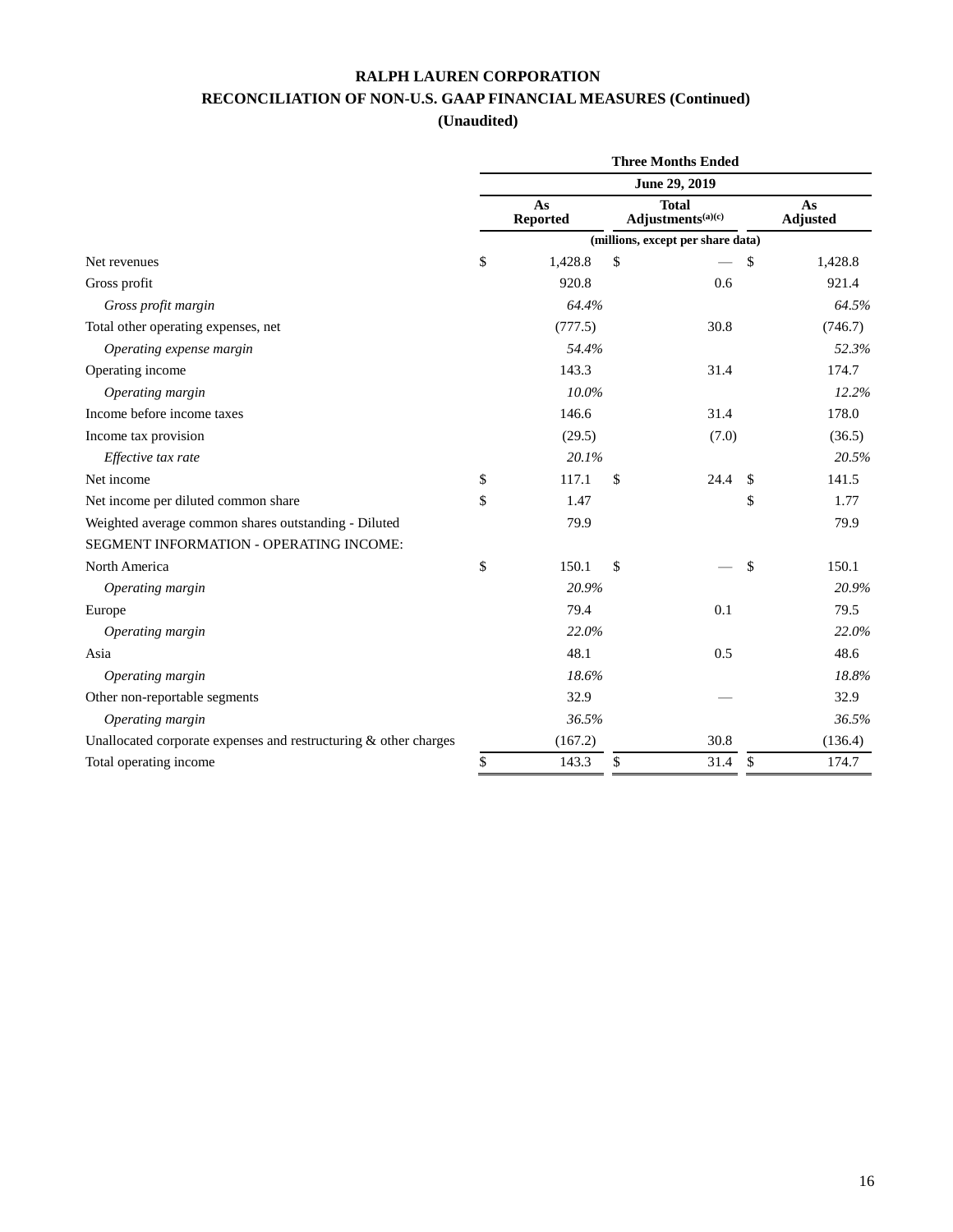#### **RALPH LAUREN CORPORATION**

#### **FOOTNOTES TO RECONCILIATION OF NON-U.S. GAAP FINANCIAL MEASURES**

- **(a)** Adjustments for inventory-related charges are recorded within cost of goods sold in the consolidated statements of operations. Adjustments for COVID-19-related bad debt expense (benefit) is recorded within selling, general, and administrative ("SG&A") expenses in the consolidated statements of operations. Adjustments for impairment-related charges are recorded within impairment of assets in the consolidated statements of operations. Adjustments for all other charges are recorded within restructuring and other charges in the consolidated statements of operations.
- **(b)** Adjustments for the three months ended June 27, 2020 include (i) benefit of \$16.5 million related to COVID-19-related bad debt reserve adjustments; (ii) other charges of \$4.4 million primarily related to rent and occupancy costs associated with certain previously exited real estate locations for which the related lease agreements have not yet expired; (iii) charges of \$3.9 million recorded in connection with the Company's restructuring activities, primarily consisting of restructuring charges and inventory-related charges; and (iv) impairment of assets of \$2.1 million primarily related to store closures.
- **(c)** Adjustments for the three months ended June 29, 2019 include (i) other charges of \$22.6 million primarily related to the charitable donation of the net cash proceeds received from the sale of the Company's corporate jet, and rent and occupancy costs associated with previously exited real estate locations for which the related lease agreements have not yet expired; and (ii) charges of \$8.8 million recorded in connection with the Company's restructuring plans, consisting of restructuring charges, impairment of assets, inventory-related charges.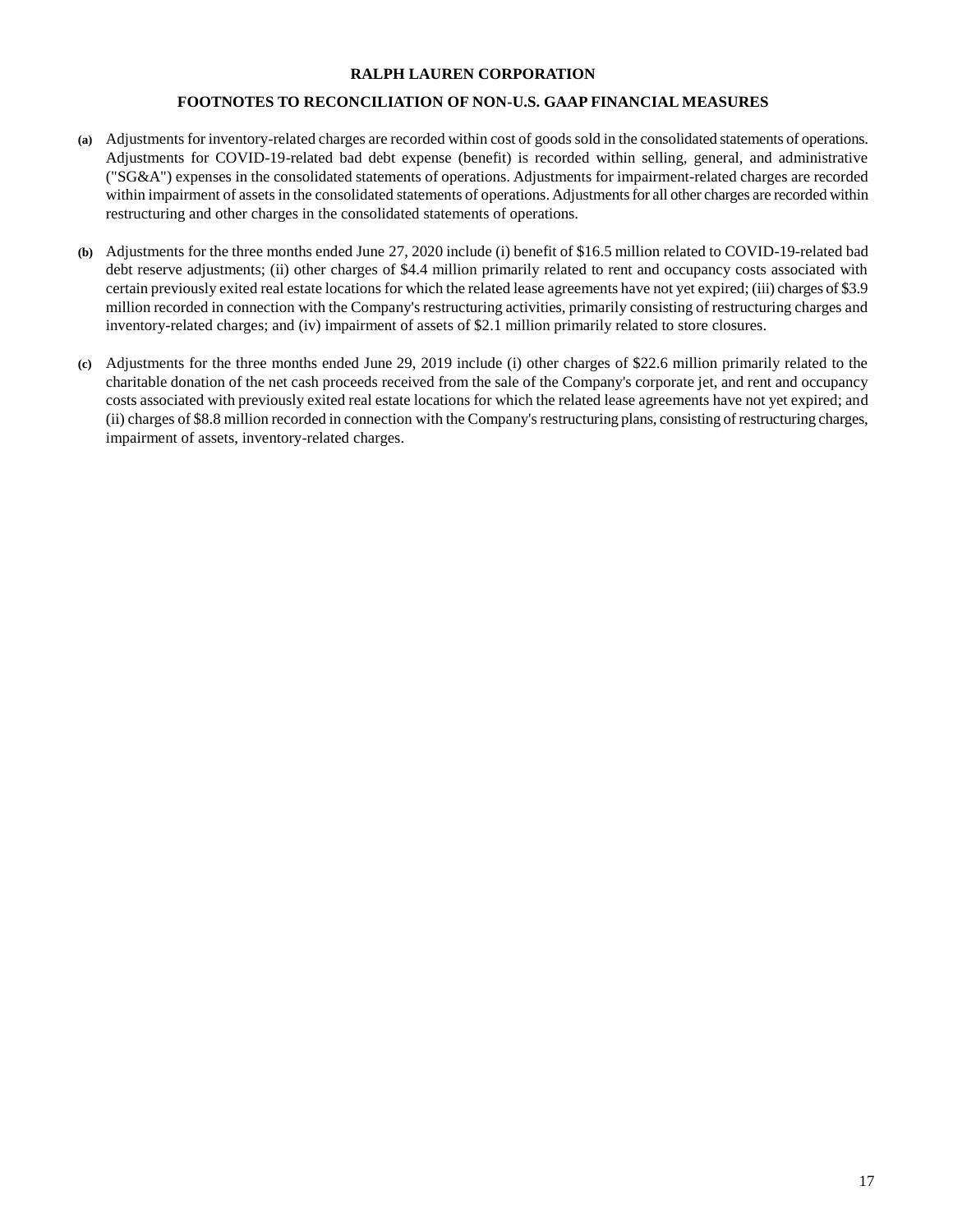#### **NON-U.S. GAAP FINANCIAL MEASURES**

Since Ralph Lauren Corporation is a global company, the comparability of its operating results reported in U.S. Dollars is affected by foreign currency exchange rate fluctuations because the underlying currencies in which it transacts change in value over time compared to the U.S. Dollar. Such fluctuations can have a significant effect on the Company's reported results. As such, in addition to financial measures prepared in accordance with accounting principles generally accepted in the U.S. ("U.S. GAAP"), the Company's discussions often contain references to constant currency measures, which are calculated by translating current-year and prior-year reported amounts into comparable amounts using a single foreign exchange rate for each currency. The Company presents constant currency financial information, which is a non-U.S. GAAP financial measure, as a supplement to its reported operating results. The Company uses constant currency information to provide a framework for assessing how its businesses performed excluding the effects of foreign currency exchange rate fluctuations. Management believes this information is useful to investors for facilitating comparisons of operating results and better identifying trends in the Company's businesses. The constant currency performance measures should be viewed in addition to, and not in lieu of or superior to, the Company's operating performance measures calculated in accordance with U.S. GAAP.

This earnings release also includes certain other non-U.S. GAAP financial measures relating to the impact of charges and other items as described herein. The Company uses non-U.S. GAAP financial measures, among other things, to evaluate its operating performance and to better represent the manner in which it conducts and views its business. The Company believes that excluding items that are not comparable from period to period helps investors and others compare operating performance between two periods. While the Company considers non-U.S. GAAP measures useful in analyzing its results, they are not intended to replace, nor act as a substitute for, any presentation included in the consolidated financial statements prepared in conformity with U.S. GAAP, and may be different from non-U.S. GAAP measures reported by other companies.

Adjustments made during the fiscal periods presented include charges recorded in connection with the Company's restructuring plans, as well as certain other charges associated with other non-recurring events, as described in the footnotes to the non-U.S. GAAP financial measures above. The income tax benefit (provision) has been adjusted for the tax-related effects of these charges, which were calculated using the respective statutory tax rates for each applicable jurisdiction. Included in this earnings release are reconciliations between the non-U.S. GAAP financial measures and the most directly comparable U.S. GAAP measures before and after these adjustments.

SOURCE: Ralph Lauren Corporation

Investor Relations: Corinna Van der Ghinst